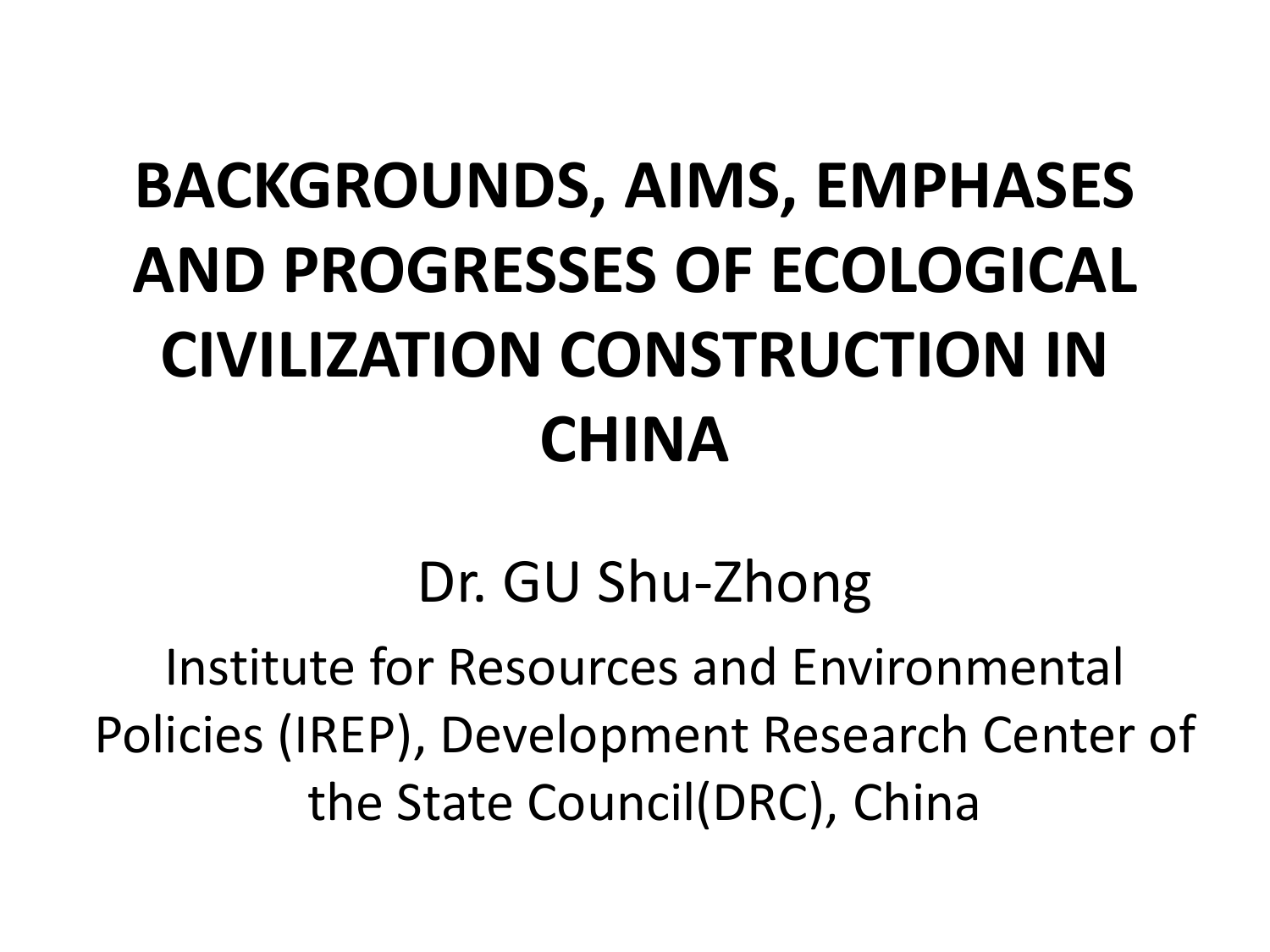# **CONTENTS**

- **DEFINITIONS**
- **BACKGROUNDS**
- **AIMS**
- **EMPHASES**
- **PROGRESSES**
- **PROSPECTS**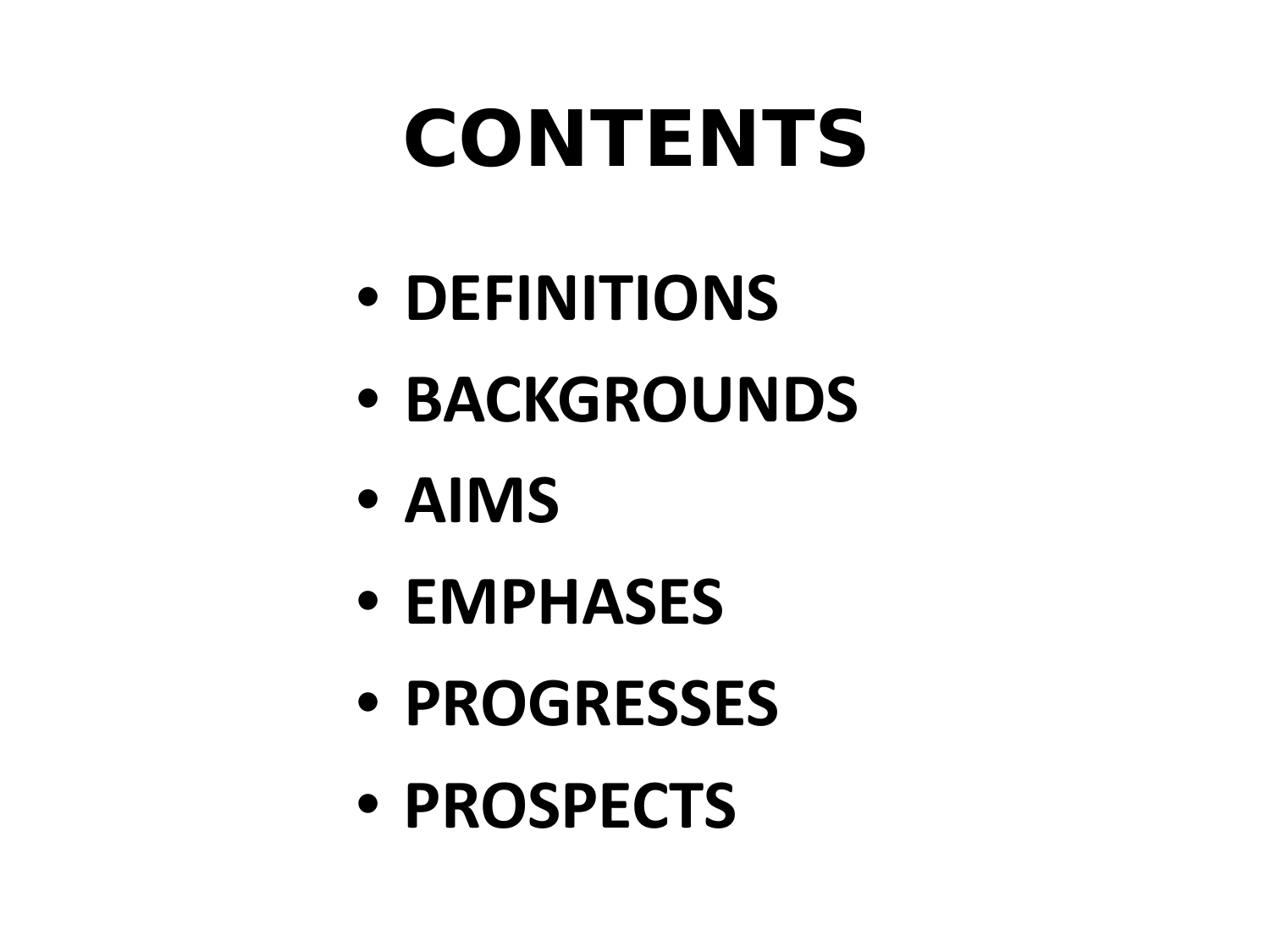## **1. DEFINITIONS**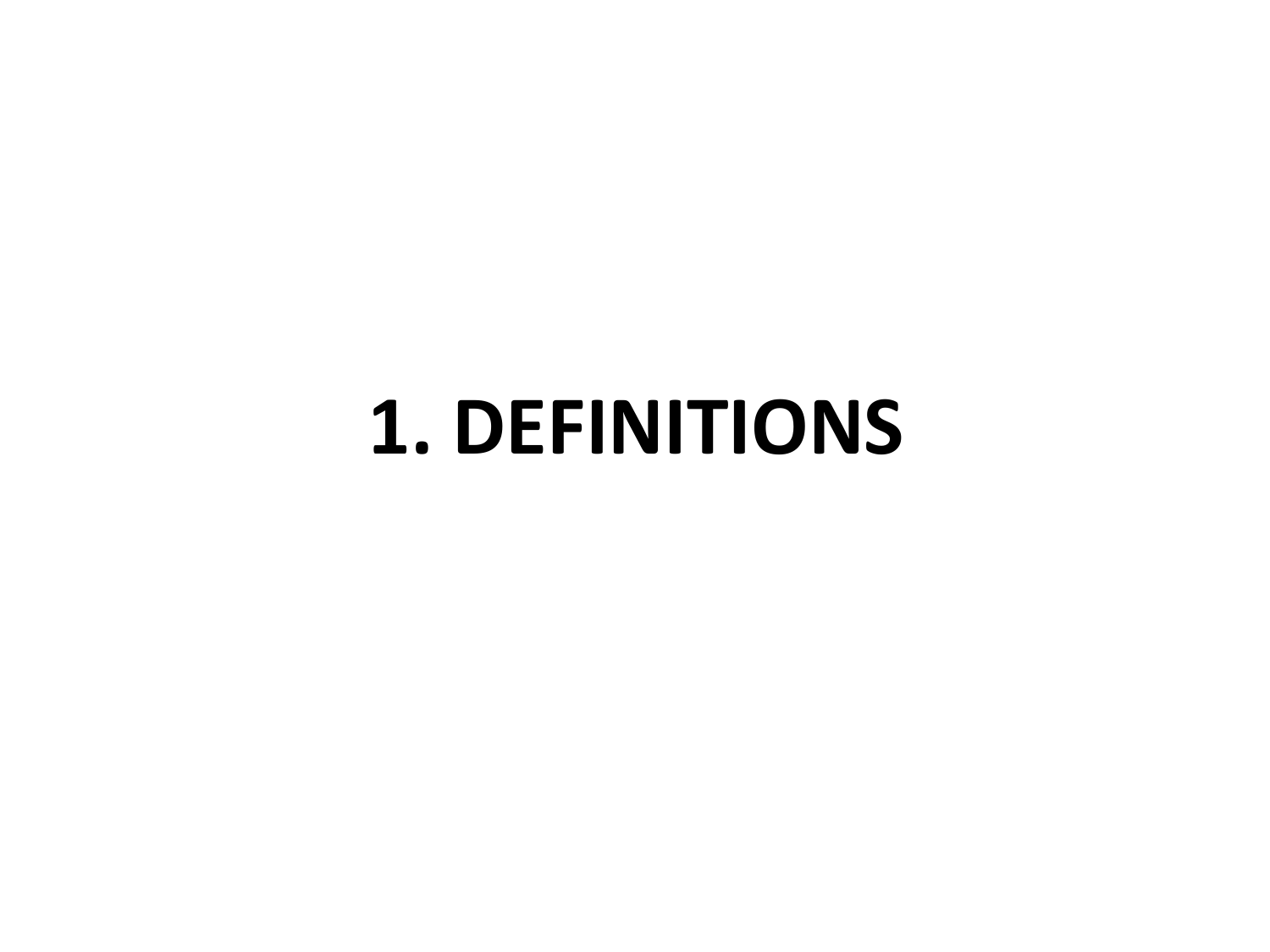#### **1.1 Definition of Ecological Civilization**

- –One kind of modern civilizations in the world, compared with traditional agricultural civilization, industrial civilization.
- To respect, accommodate to and protect nature. Nature is the God (in the west), or nature is the Heaven (in China).
- –One kind of cultural ethics guiding people to realize harmonious coexistence between human and nature.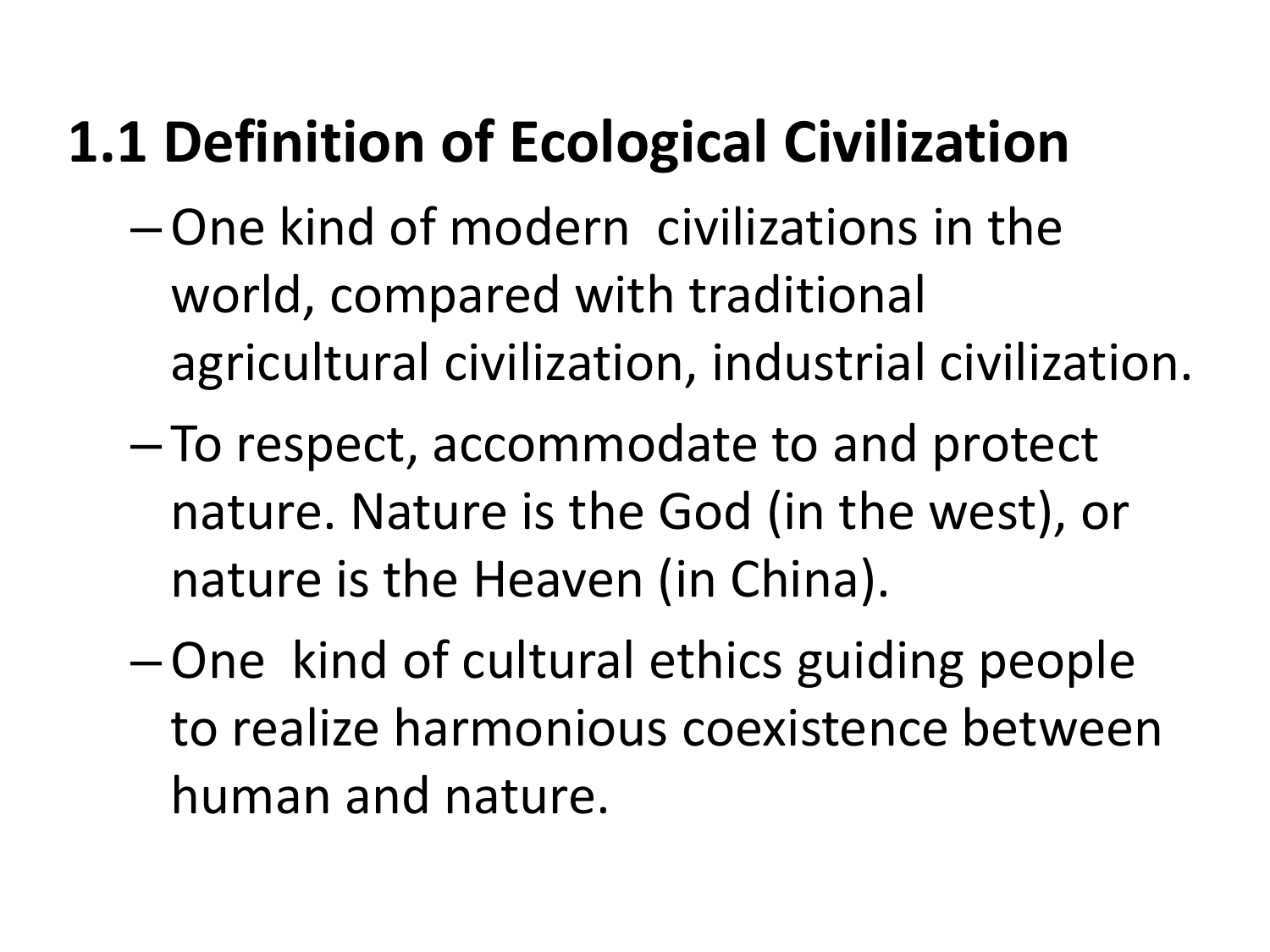- Pay much attention to protecting natural resources base, conserving and expanding environmental capacity, restoring and promoting ecological system.
- Public awareness of resources exhaustion, environmental pollution, ecological degradation: the most disappointed and severe problems and trends.
- Resource-saving , environmental friendly and ecological conserving life styles are welcome.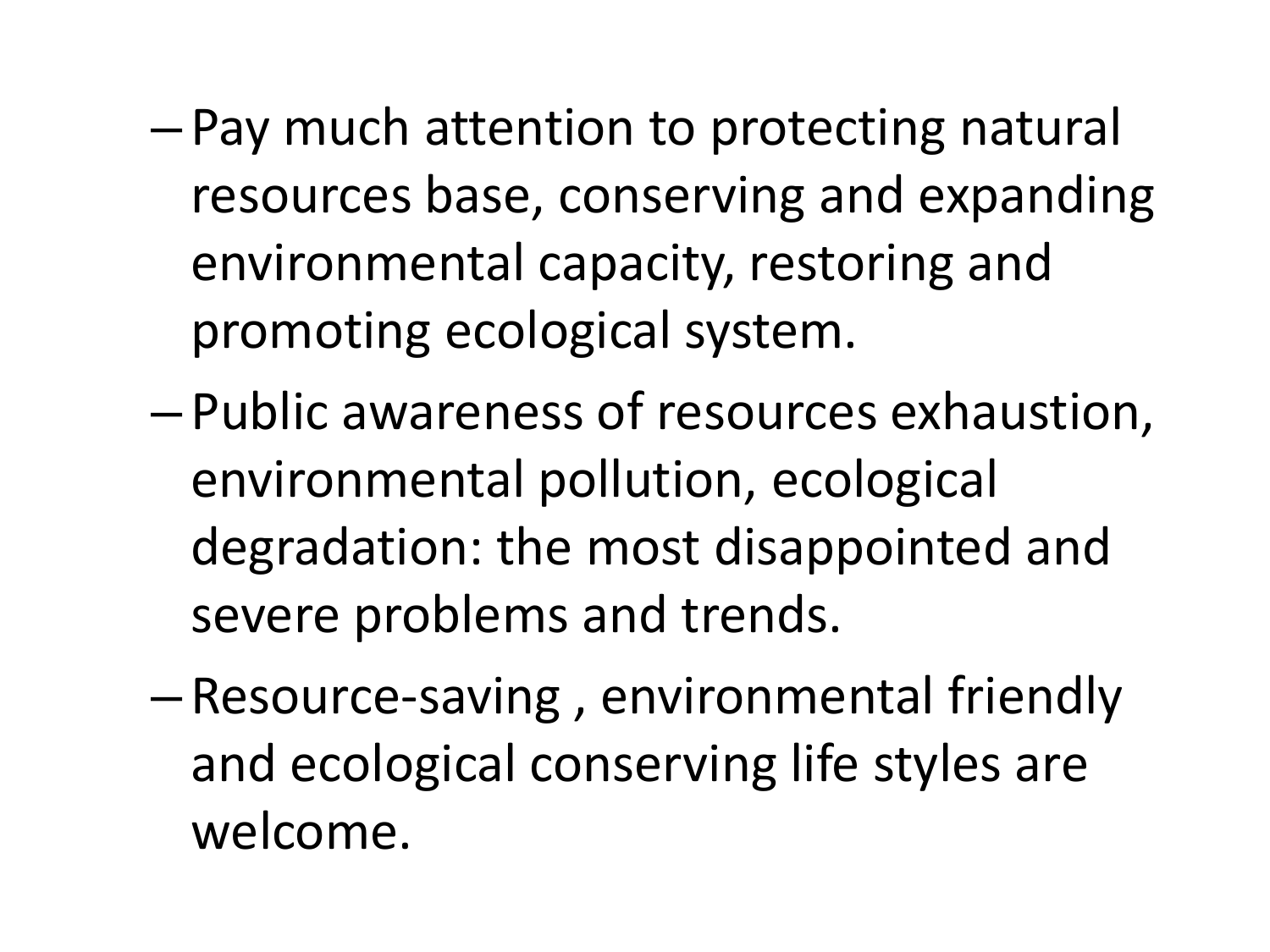Ecological civilization is one kind of modern civilization respecting, accommodating and protecting nature, and aiming at realizing harmonious relationship and sustainable coexistence between the human and the nature.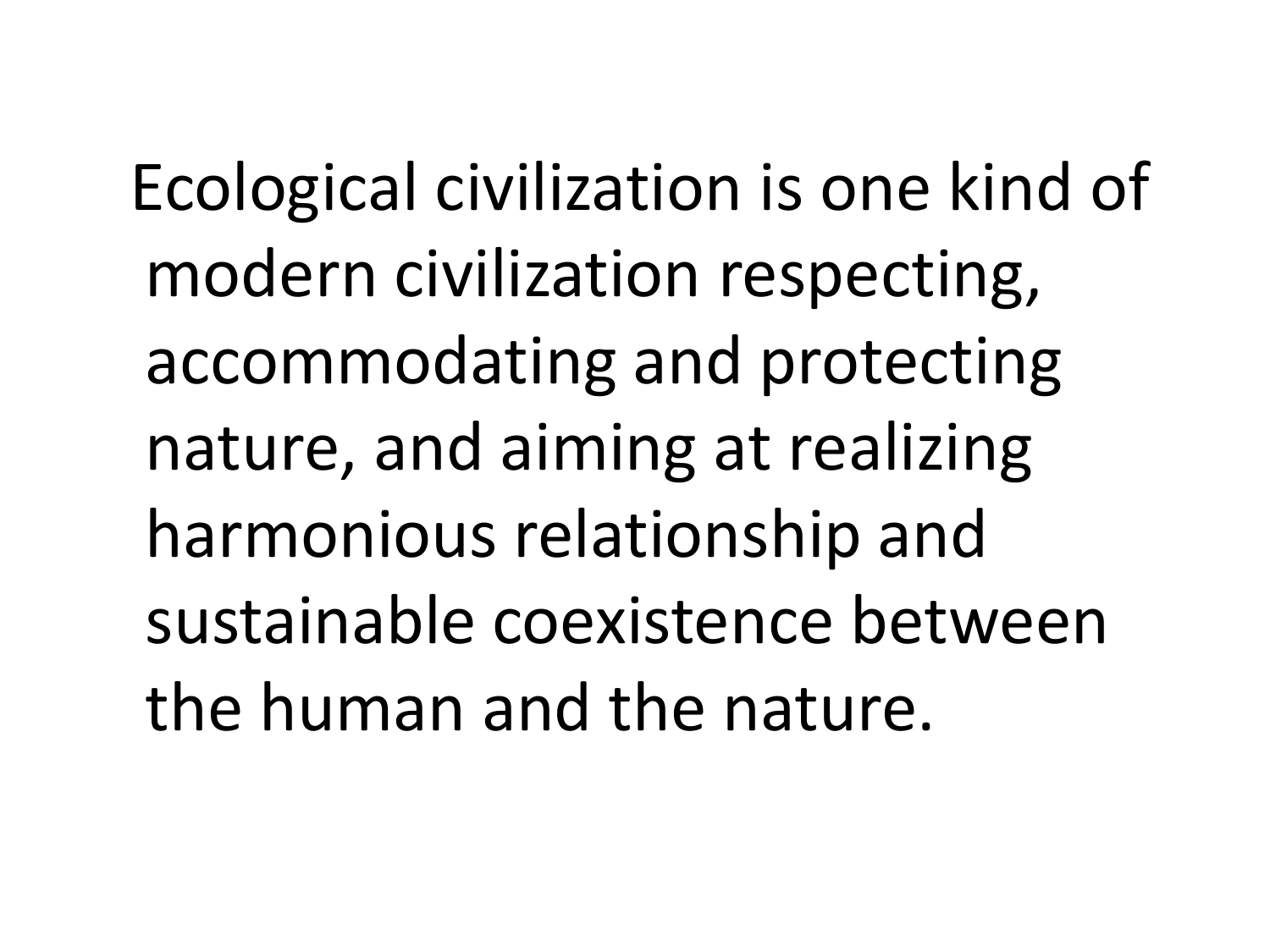#### **1.2 Definition of Ecological Civilization Construction (ECC)**

- The systematic or comprehensive *Attempts* to promoting ecological civilization in a nation, a province, a county, or in an economic, natural, social region.
- The whole evolution *Process* in which ecological civilization level is lifted or promoted step by step, gradually.
- The integrated *Engineering* of combining all stakeholders to participating into ecological civilization promotion.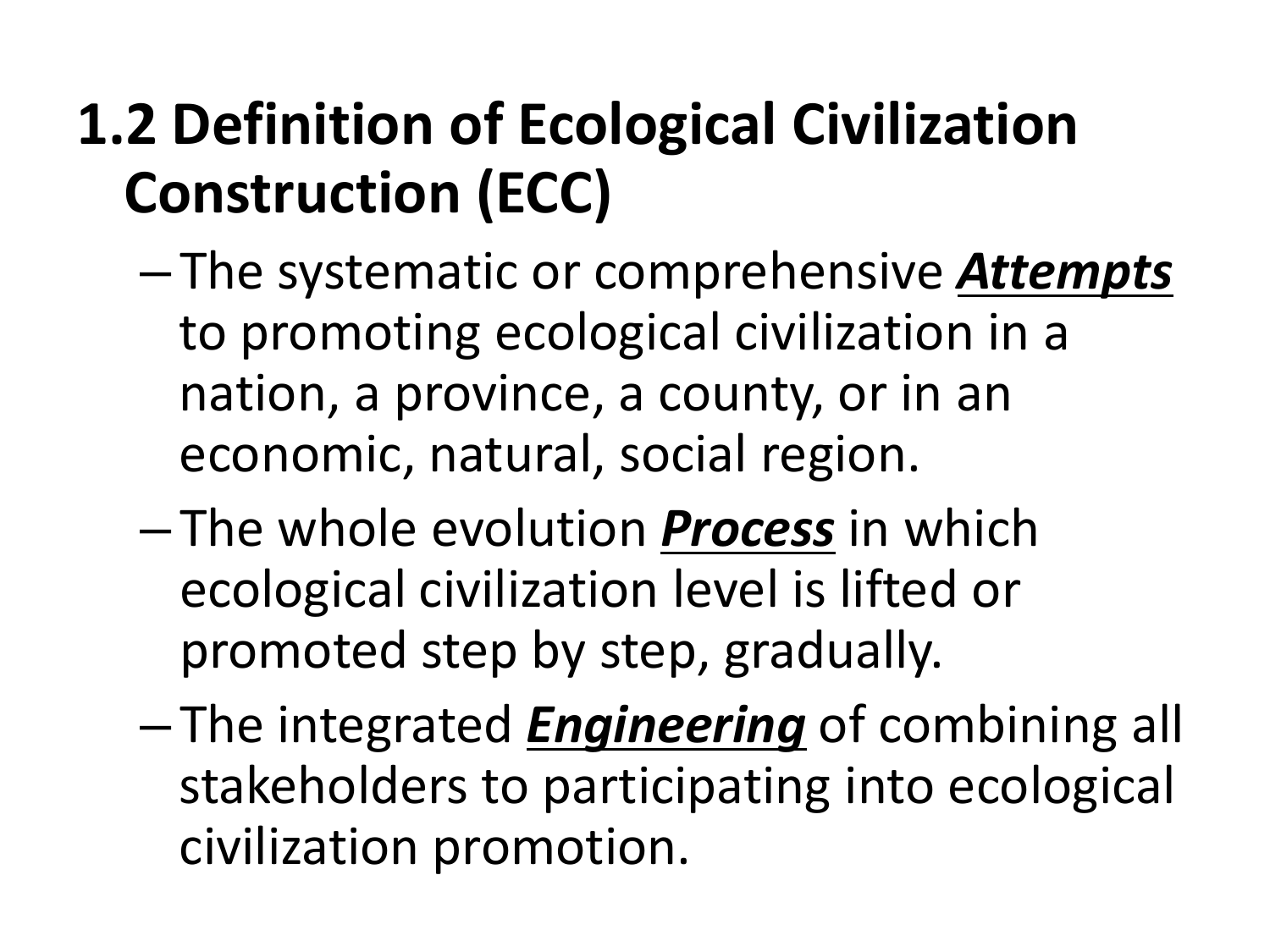- The *constructors* of ecological civilization: all stakeholders, such as residents, leaders, entrepreneurs and so on. But not all of these stakeholders take the same aspects in ECC.
- The governments (at every levels) play the important, basic, indispensible roles in ECC: organizer, planner, coordinator, supervisor, regulator, etc..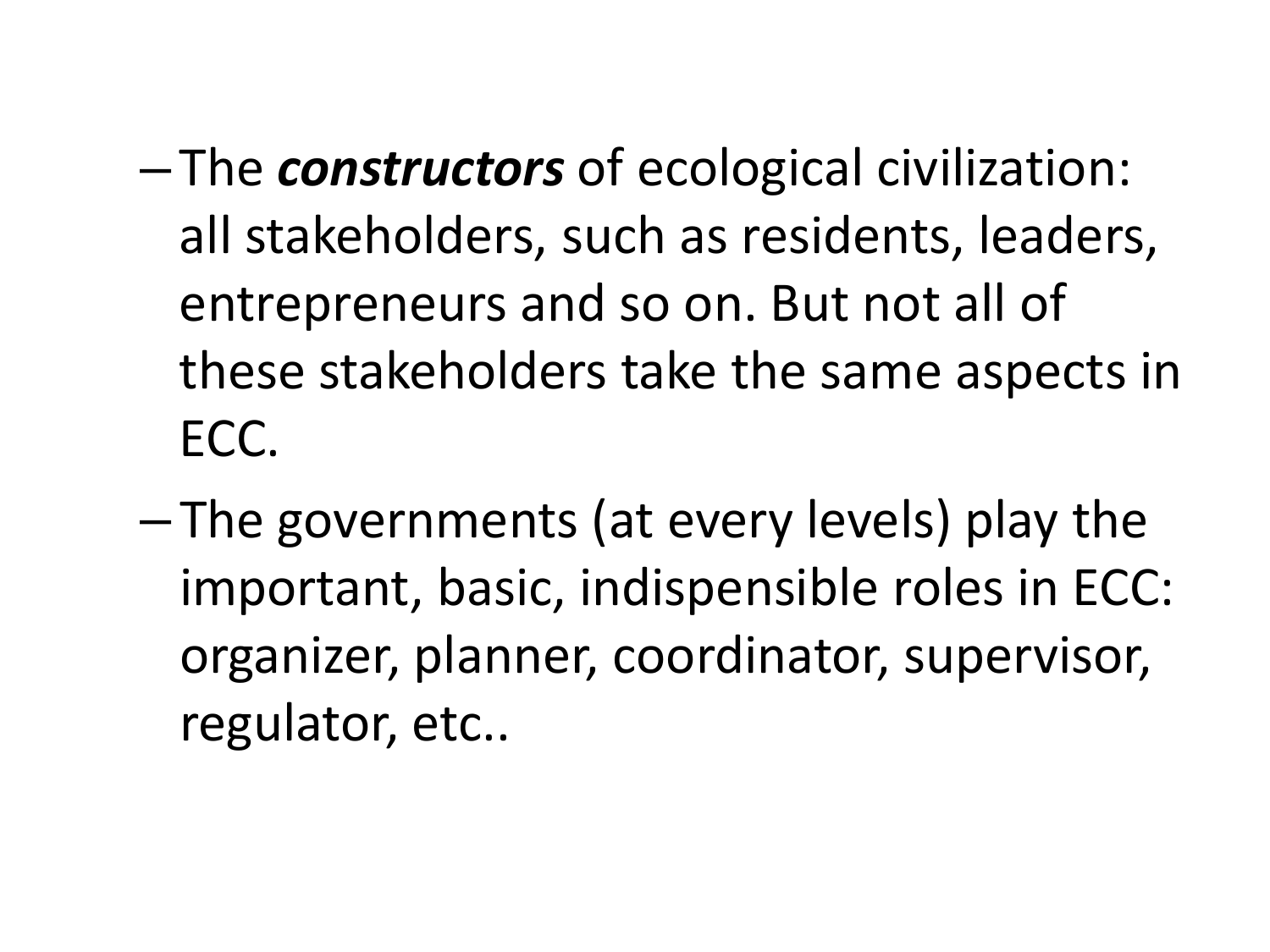## **2. BACKGROUNDS**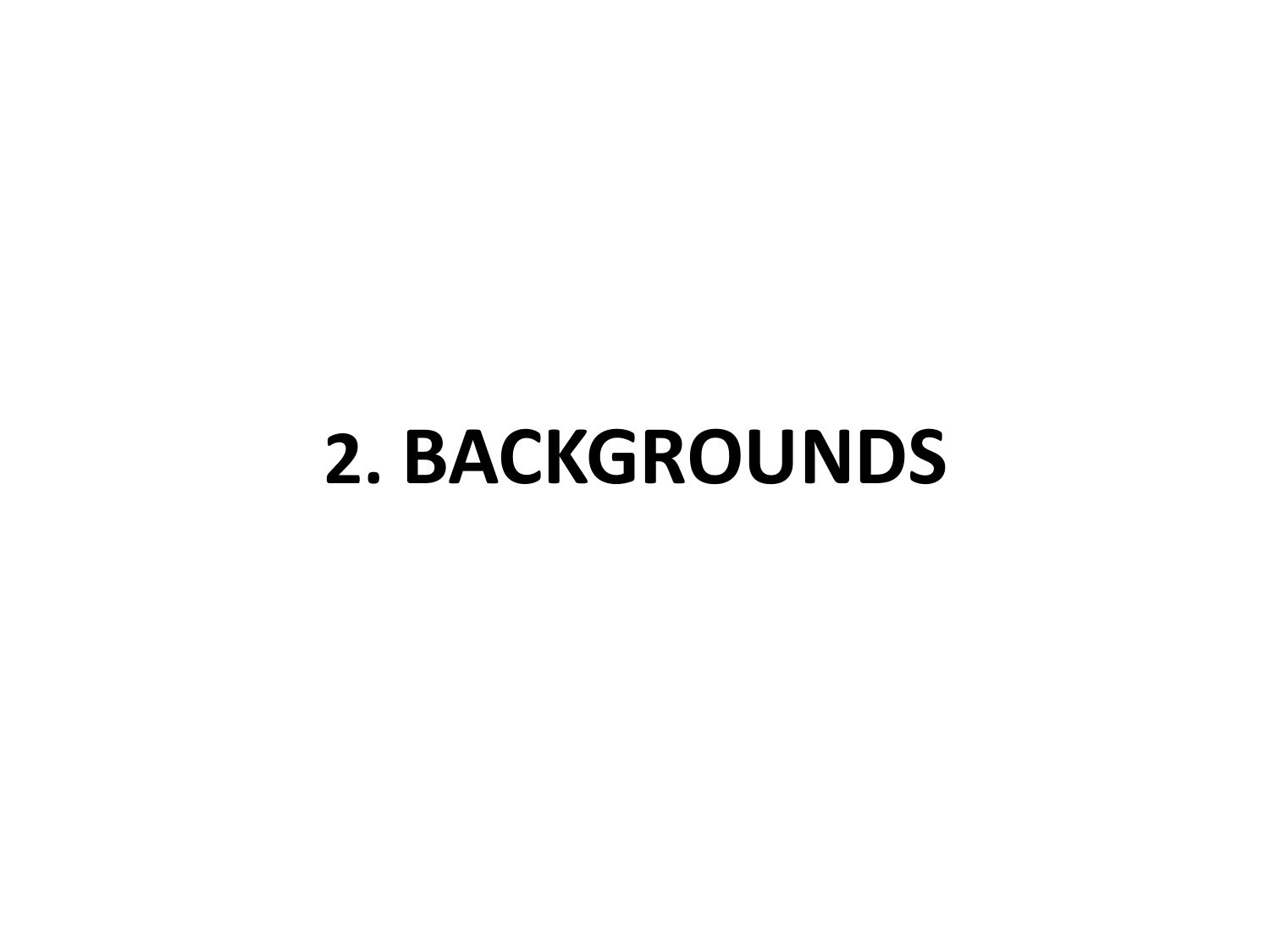#### **2.1 China's Transfer of Economic Growth or Development Pattern**

- China's traditional industrialization pattern: 3 "High"s and 3 "Low"s
	- –3 High: high input of materials, high exhaustion of natural resources, high discharge of pollutants.
	- –3 Low: low quality, low efficiency and low benefits of economic growth.
- China's economic growth pattern: 3 "Un-"s unbalanced, uncoordinated and unsustainable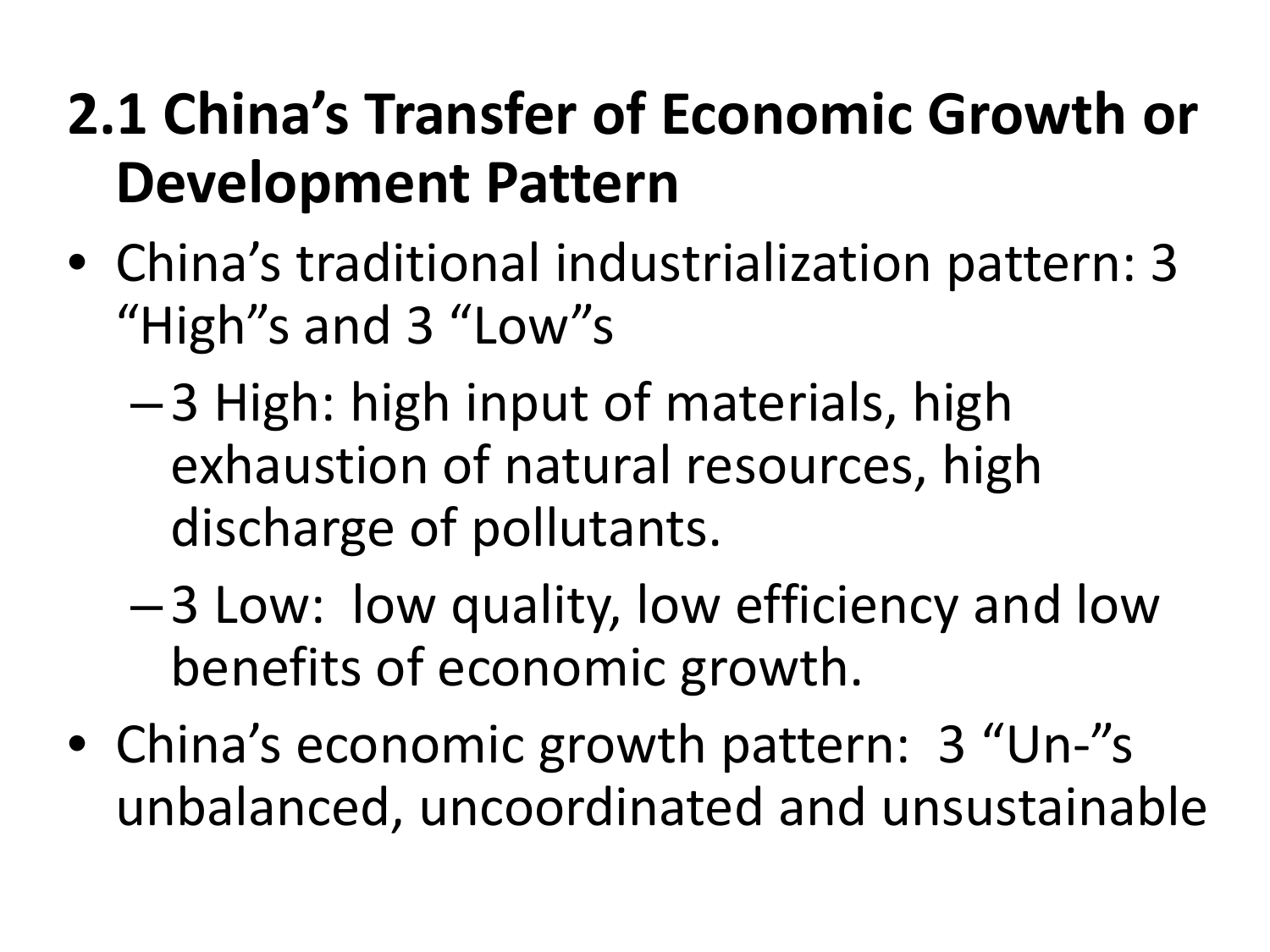#### **2.2 ECC is the inevitable selection to deal with resources & environmental constraints**

 The limitation of resources, environment and ecological factors on China's economic and social development has been changing in 6 aspects:

- From short-term to long-term
- From regional to national
- From few or limited sectors many sectors
- From few or limited types to many types
- From flexible to rigid
- From moderate or invisible to strong or visible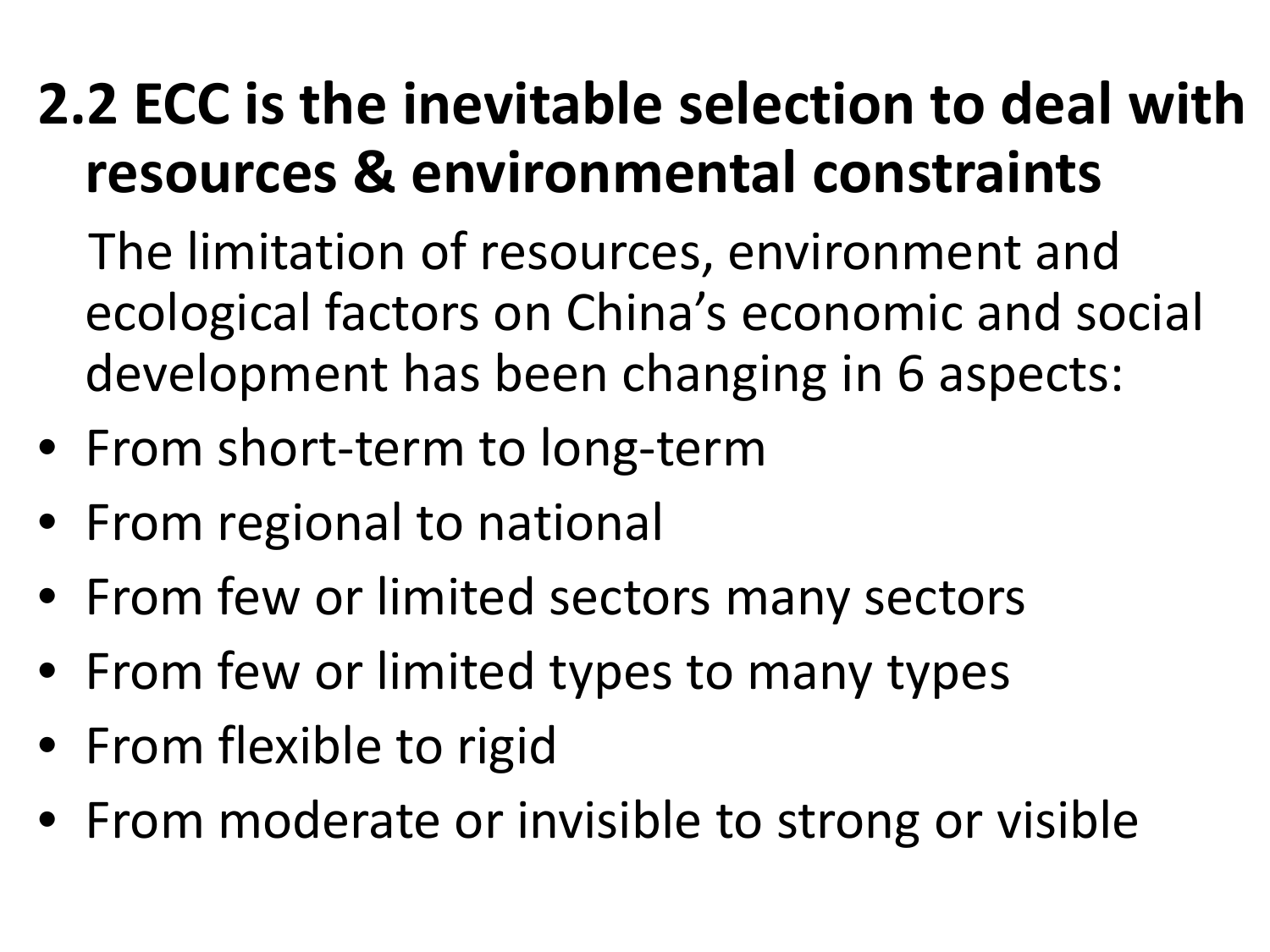- **2.3 ECC is the inevitable selection after entering into middle-income period**
- The *Kuznets Environmental Curve* tell us the relationships between environmental protection and income
- China is striving to build *the Moderately Prosperous Society*
- To stride over the *Middle-income Trap*
- To balance economic growth and environmental protection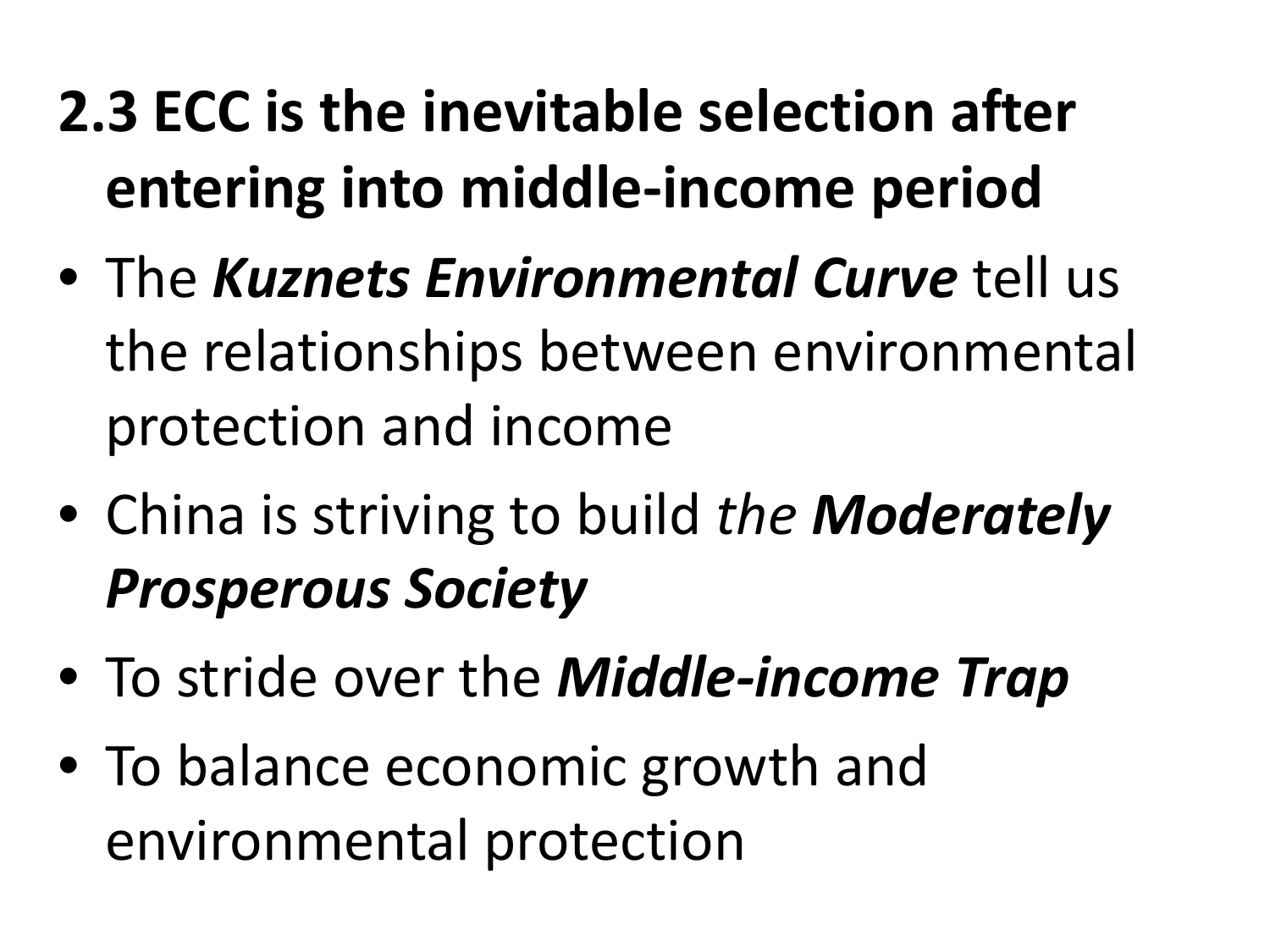#### **2.4 ECC is the inevitable selection to establishing Responsible Large Nation Image and position in the world**

- Environmental factors play more and more important roles in international relationships
- World-wide resources shortage become serious, and ecological friction and environmental conflicts become remarkable
- Peaceful rise, development and co-existence are China's true targets
- ECC exploration, successful experiences will provide useful inspiration for other nations, especially for developing nations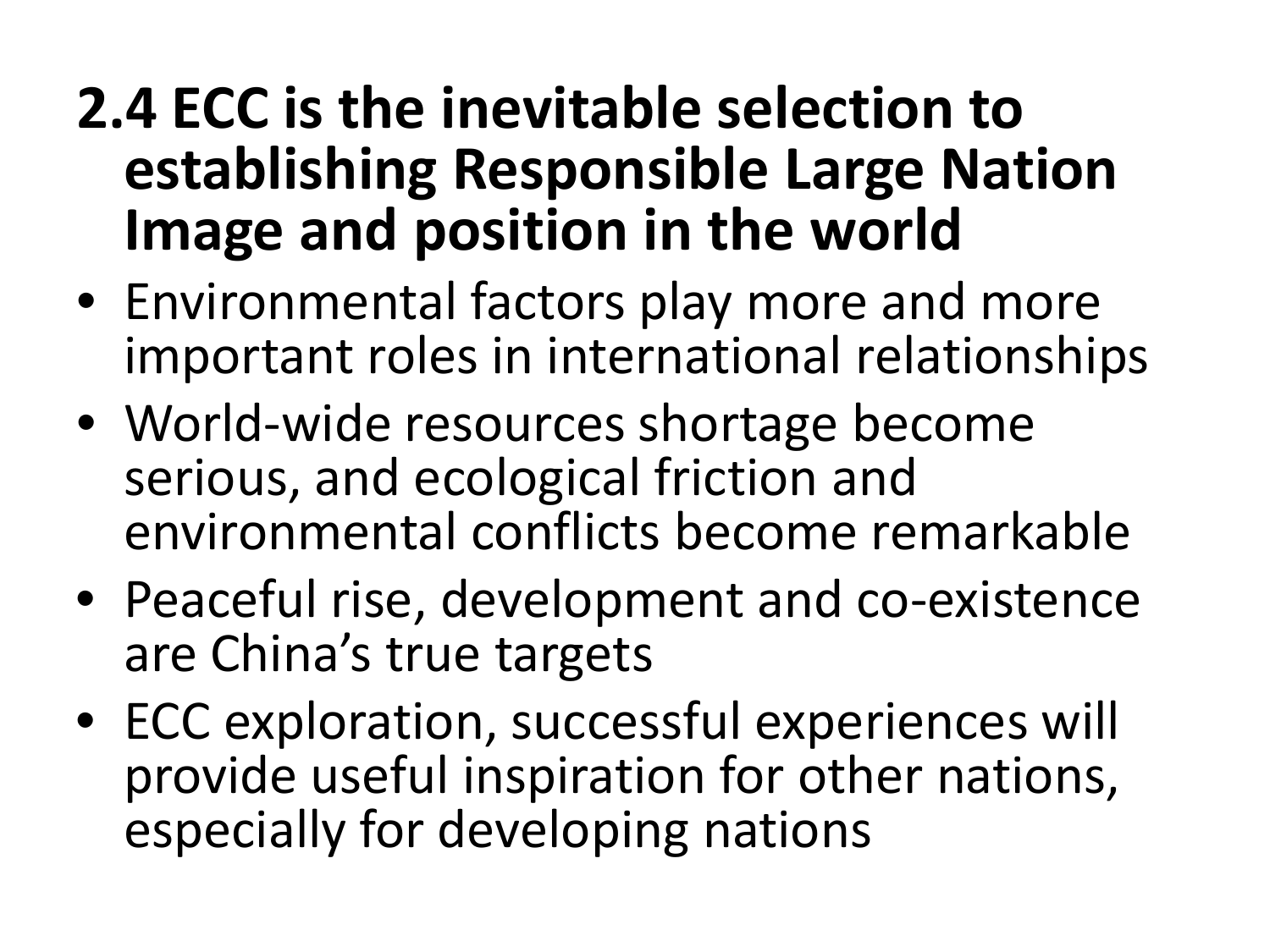# **3. AIMS**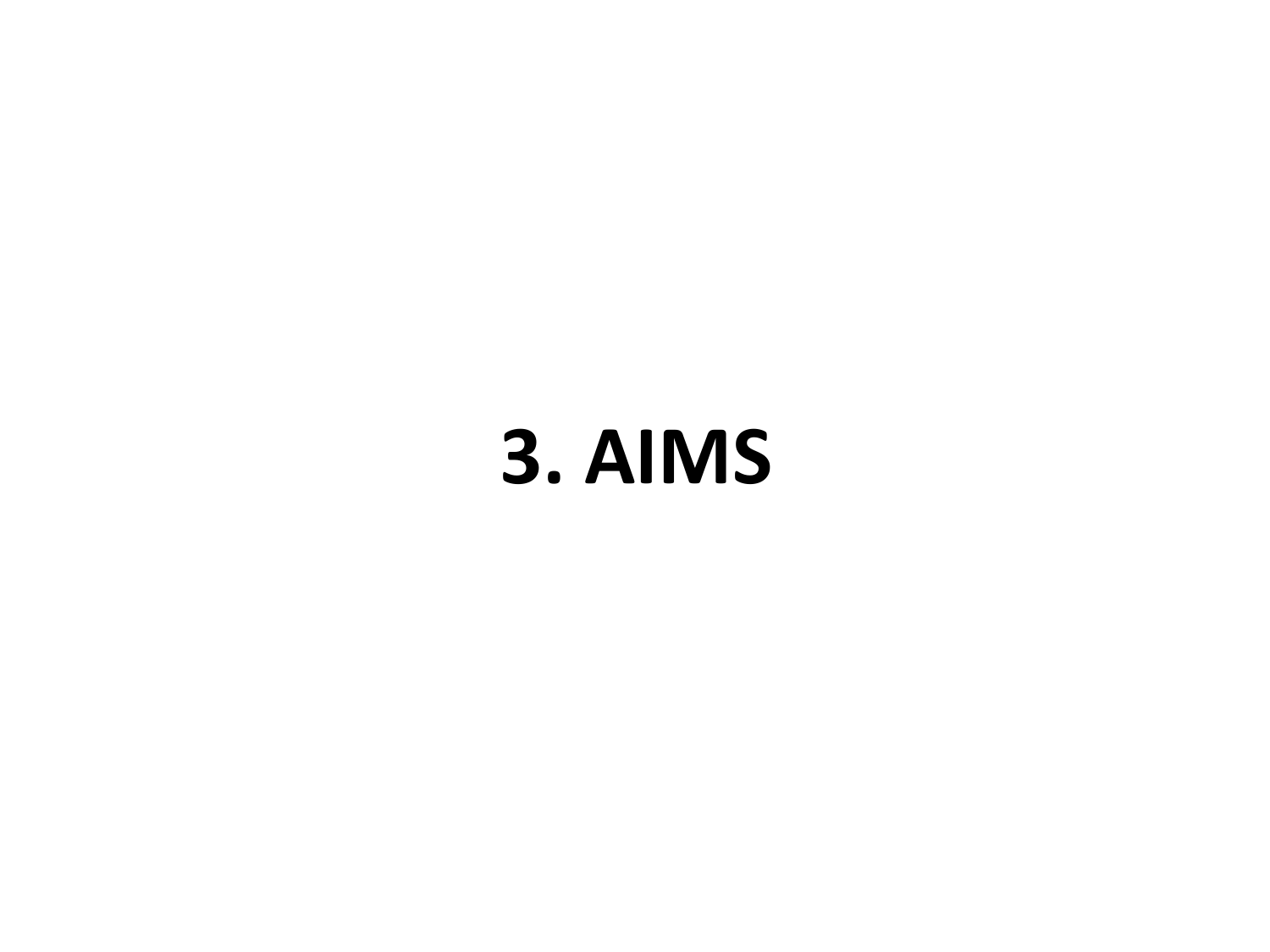#### **3.1 The Top Goals: to Build Beautiful China**

- **Chinese Dream: Beautiful China**
	- Blue Sky: healthy breathing
	- Clean Water: healthy drinking
	- –Green Land: healthy habitats
- **Chinese Dream: Harmonious China**
	- Food security/ satisfactory medical care/ and others
	- –Harmonious communities and society
	- –Harmonious relationships between the governments and the people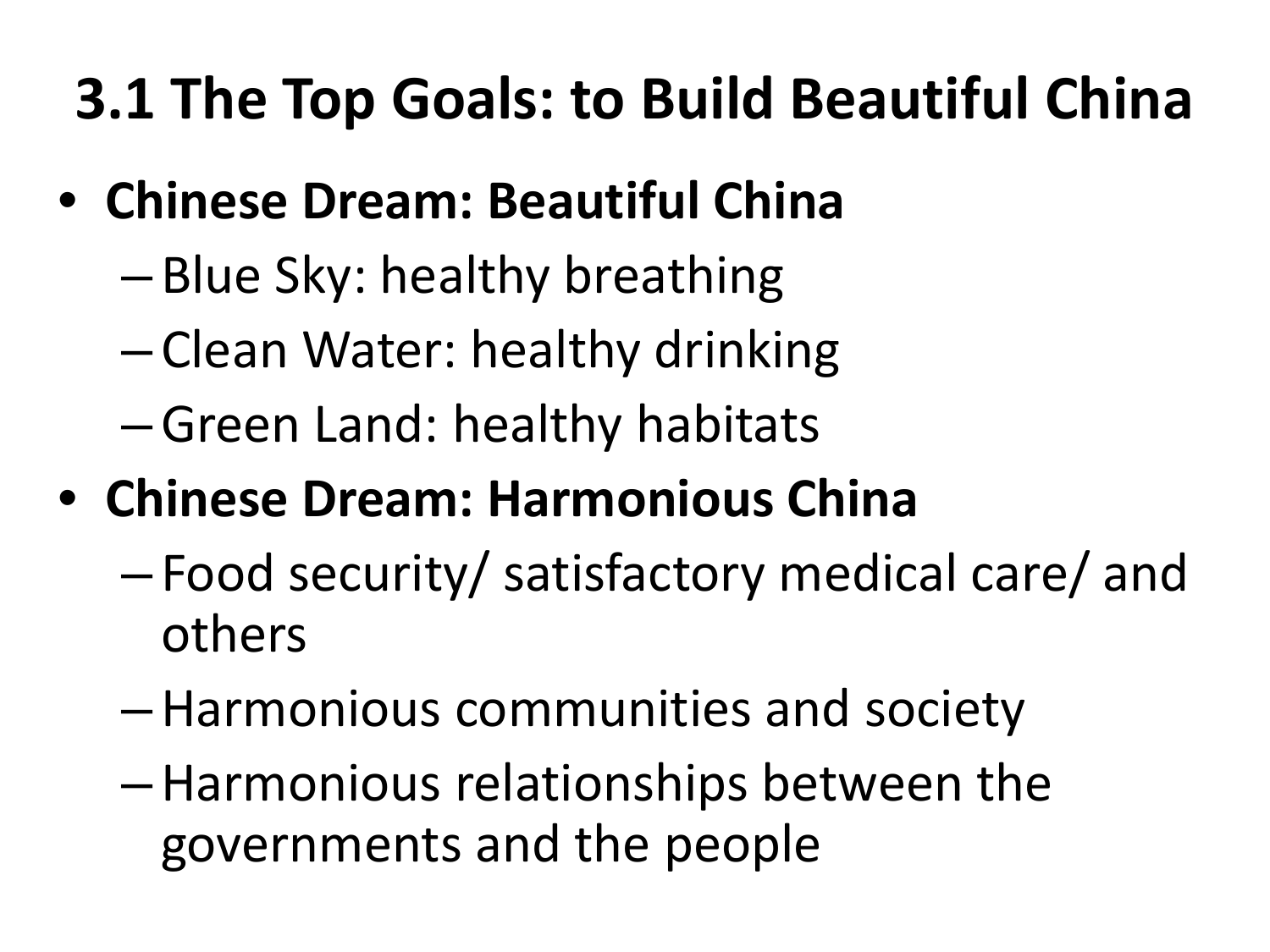#### **3.2 Main Aims: to Improve Resource base, Environmental Quality & Ecological Services**

- To improve the resource base: water and energy are in the top of the list
- To improve Environmental Quality and Capacity: urgent activities to alleviate the nationwide air pollution.
- To improve Ecological System and Services: much attention paid to forest, grass, farmland, wetland, water ecological systems and their services.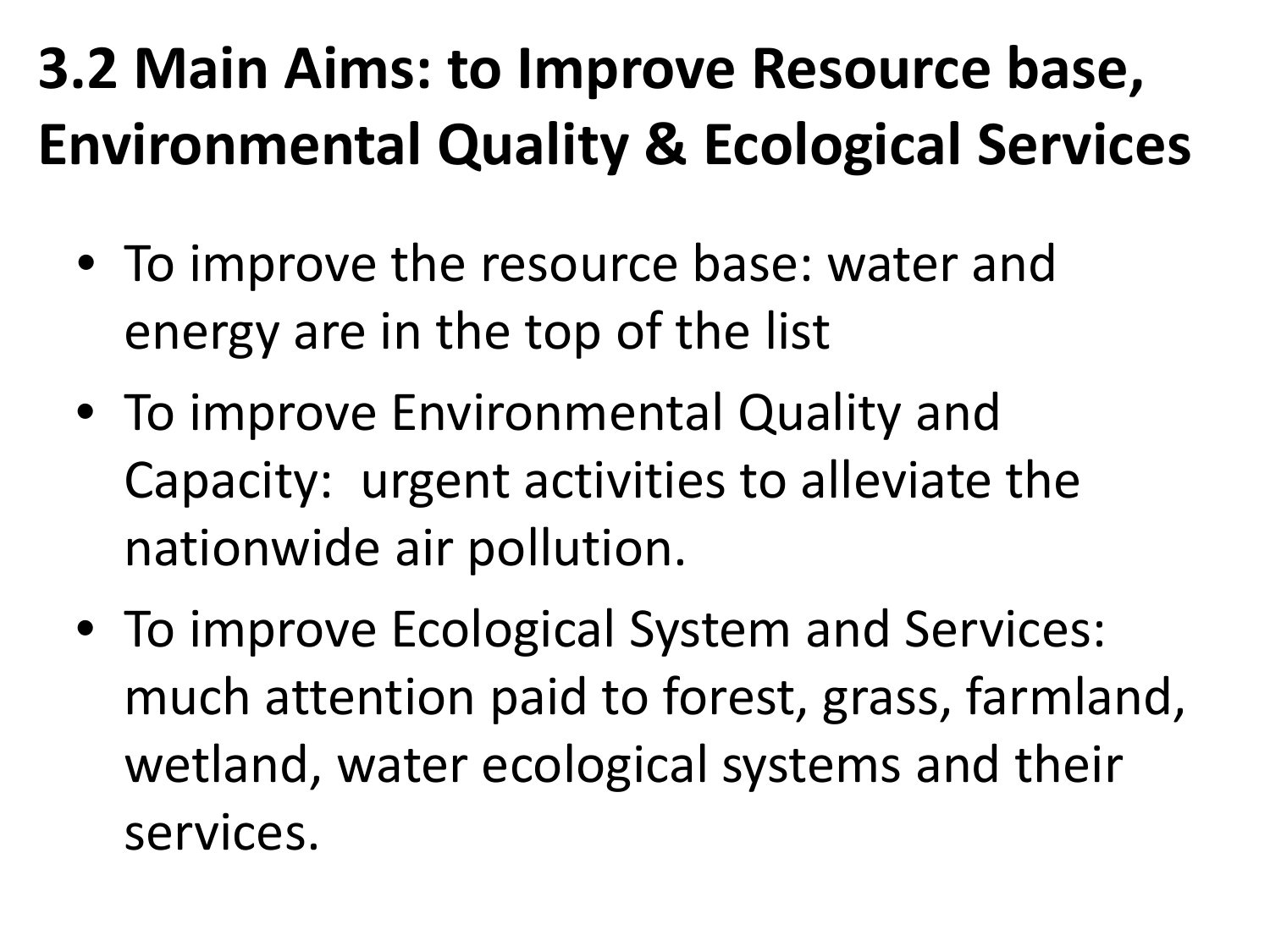#### **3.3 Important Aims: to Improve Sustainability of Economic Growth**

- To eliminate outmoded surplus production capacity: iron and steel, cement, and dirty power plants, etc..
- To regulate on energy, water and land consumption intensity of industrial production
- To regulate on pollutant discharge of large-size enterprises and communities
- To invest huge fund into environmental protection and promotion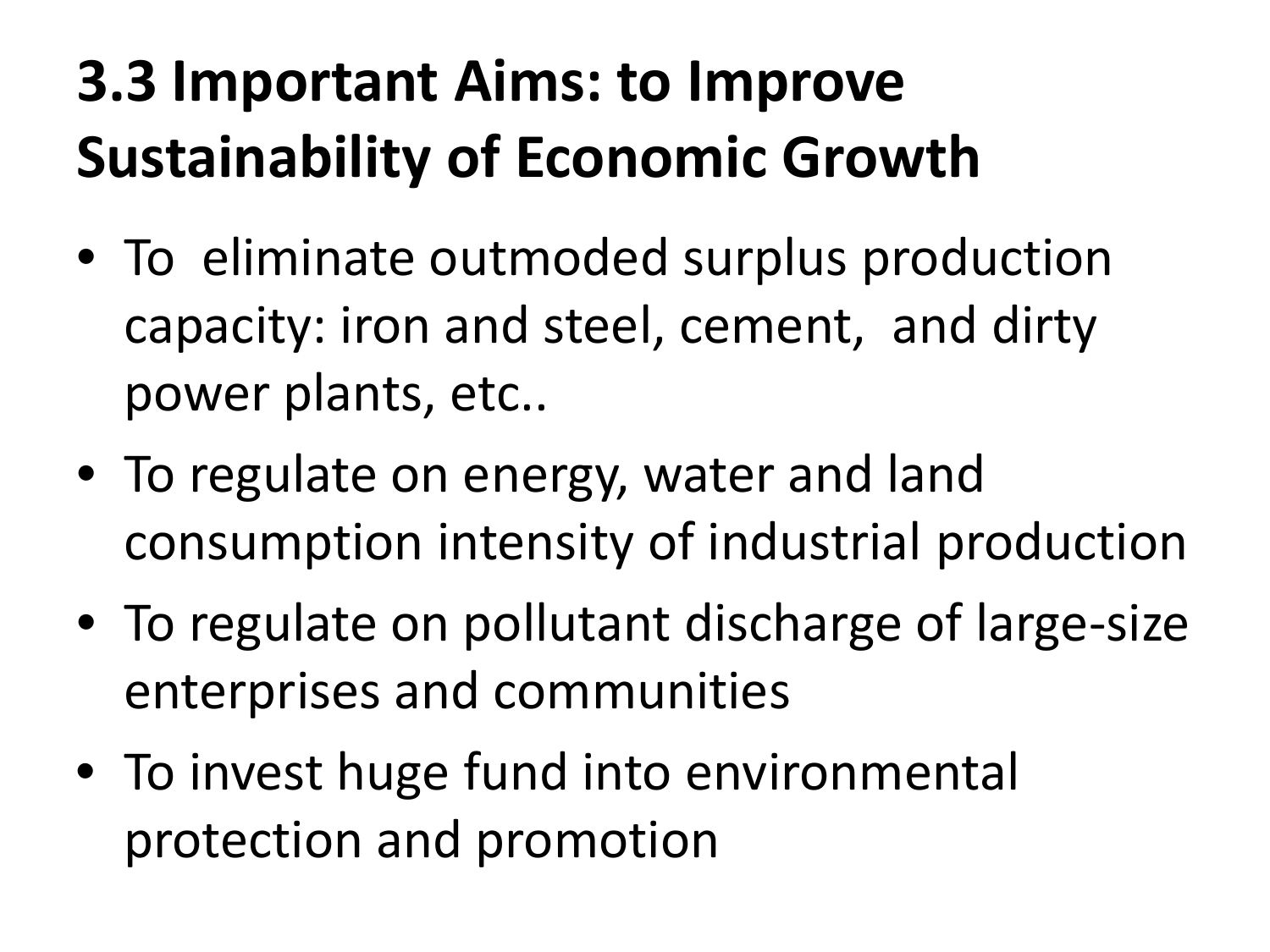#### **3.4 Other Aims**

- To Improve the Social Harmony in China
- To improve the International Images of China
- To promote the basis for China's sustainable development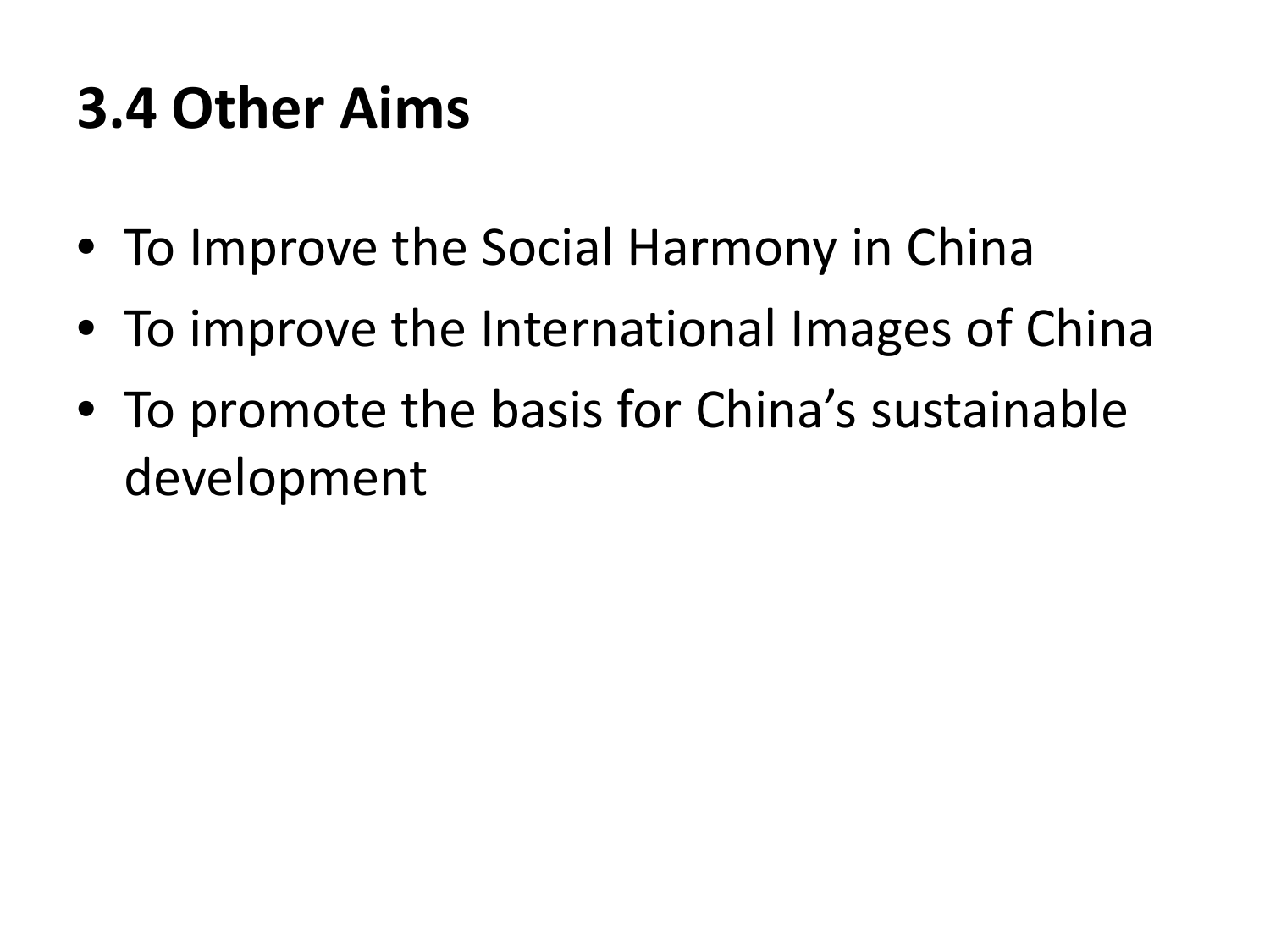## **4. EMPHASES**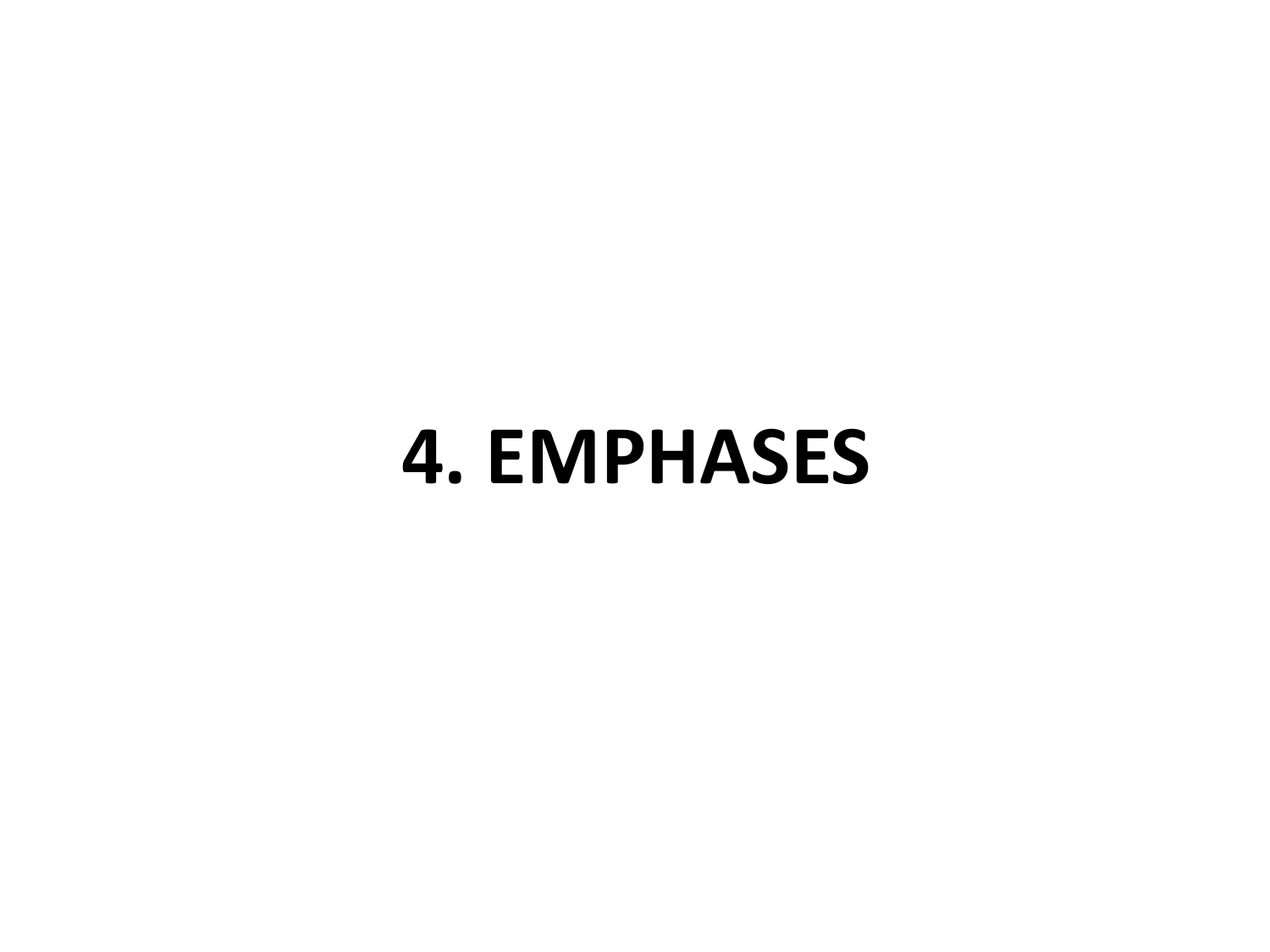#### **4.1 Natural Resource Saving and Conservation**

- **Resources Saving: China's** *Basic National Policy*
- **Saving and protecting all types of natural resources**
	- Saving energy
	- Saving water
	- Saving land: Cultivated land conservation and protection, based on the need of Food and Grain security
	- Saving and conserving mineral resources
	- Conserving forestland, grassland, wetland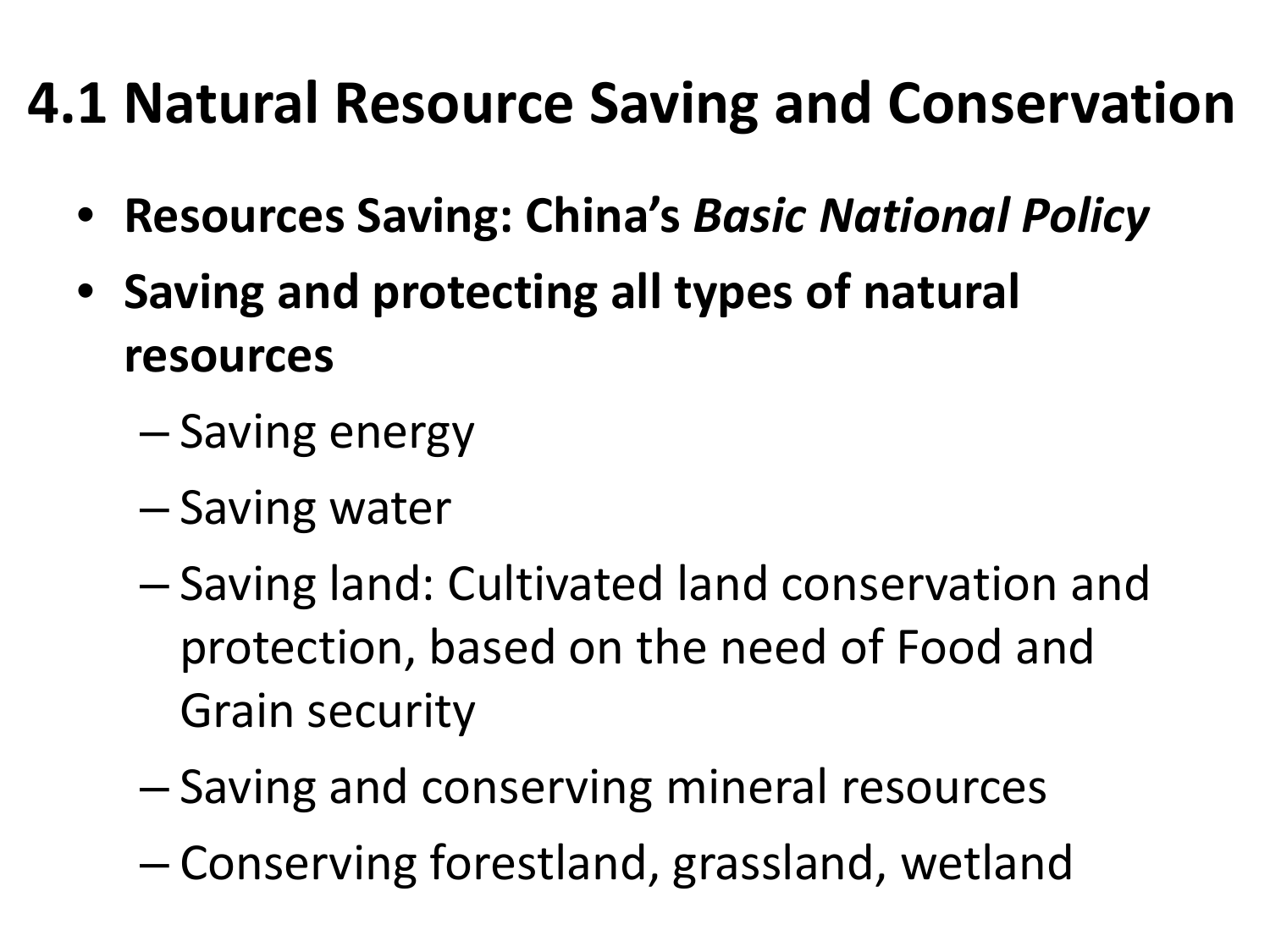- To accelerate the reform *of resources pricing mechanism*, in order to reflect the real scarcity of resources, the real supply and demand relationships, the environmental pollution costs and the safe production costs.
- To accelerate the reform of *resources property rights*, in order to establish the resources property rights with clear margin, sound functions, smooth transfer.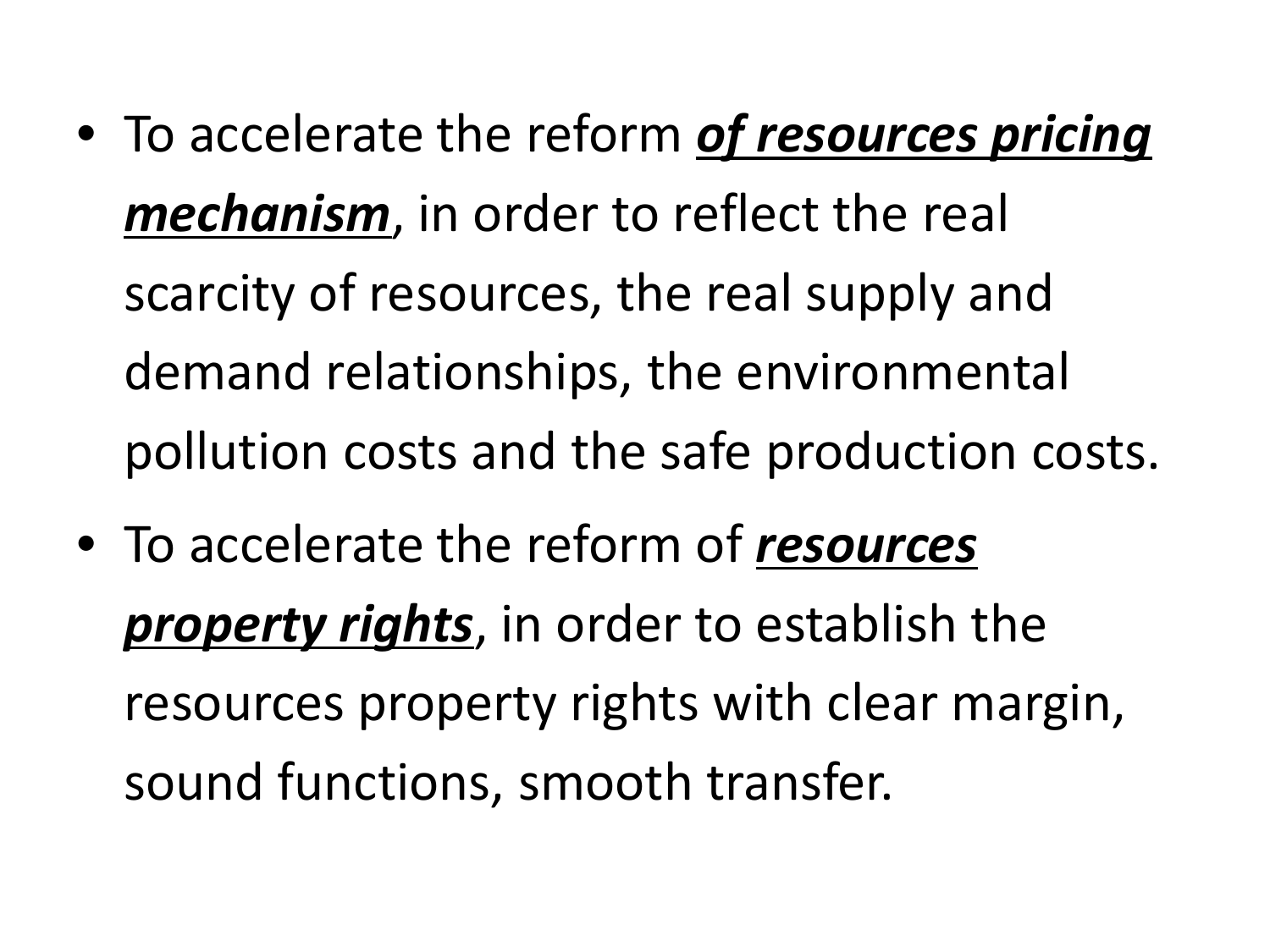- To accelerate the reform of *resources taxation and charge system*, in order to save and protect natural resources. Water charges, mineral resources tax and charges will be the keys for reform.
- To accelerate the reform of *natural resources management system*, in order to formulate the integrated management system of all types of natural resources.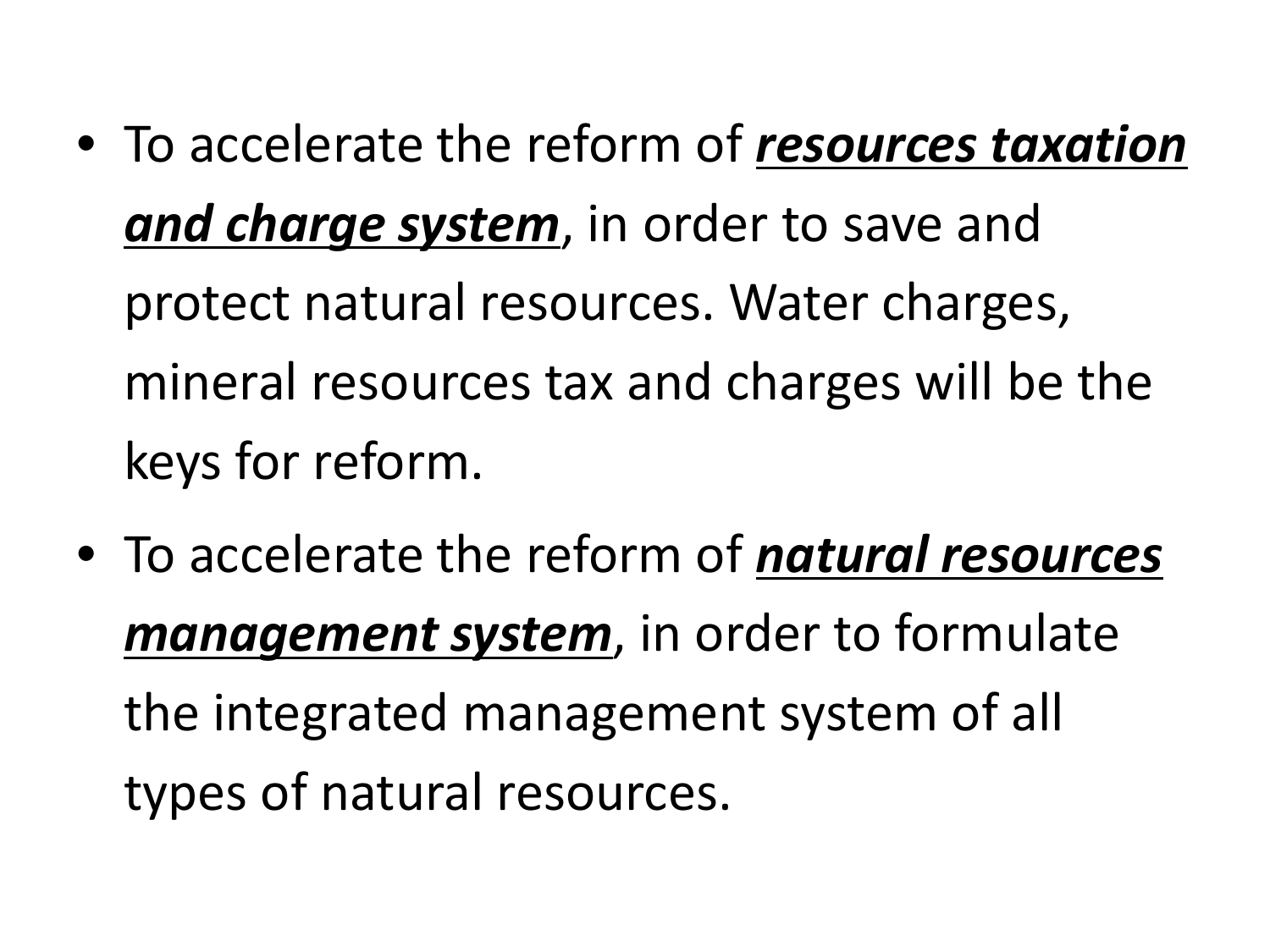#### **4.2 Environmental Protection**

- To improve the environmental evaluation system, in order to promote its independent, objective and fair nature.
- To improve the polluter compensation system, in order to reduce pollution activities and effects.
- To improve the environmental information opening system, in order to promote the transparency of environmental information.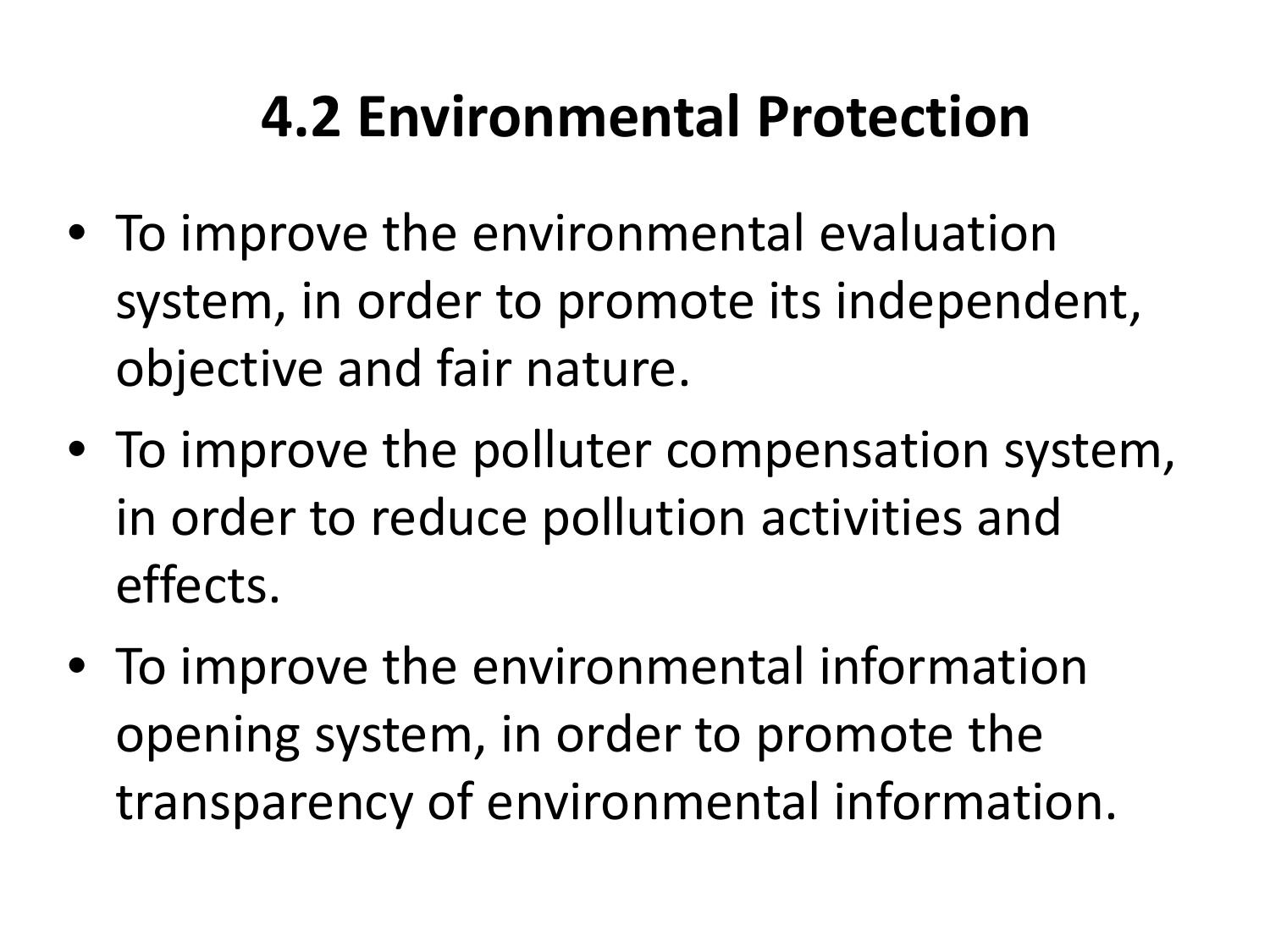- To establish\ perfect the *early warning system*  of environmental public opinions, and the management mechanism for environmental emergent accidents, in order to alleviate the effects of the accidents and related social troubles.
- To establish\perfect the responsibility system for environment-related activities and the compensation system for environmental pollution, in order to reduce and punish pollution activities and the persons.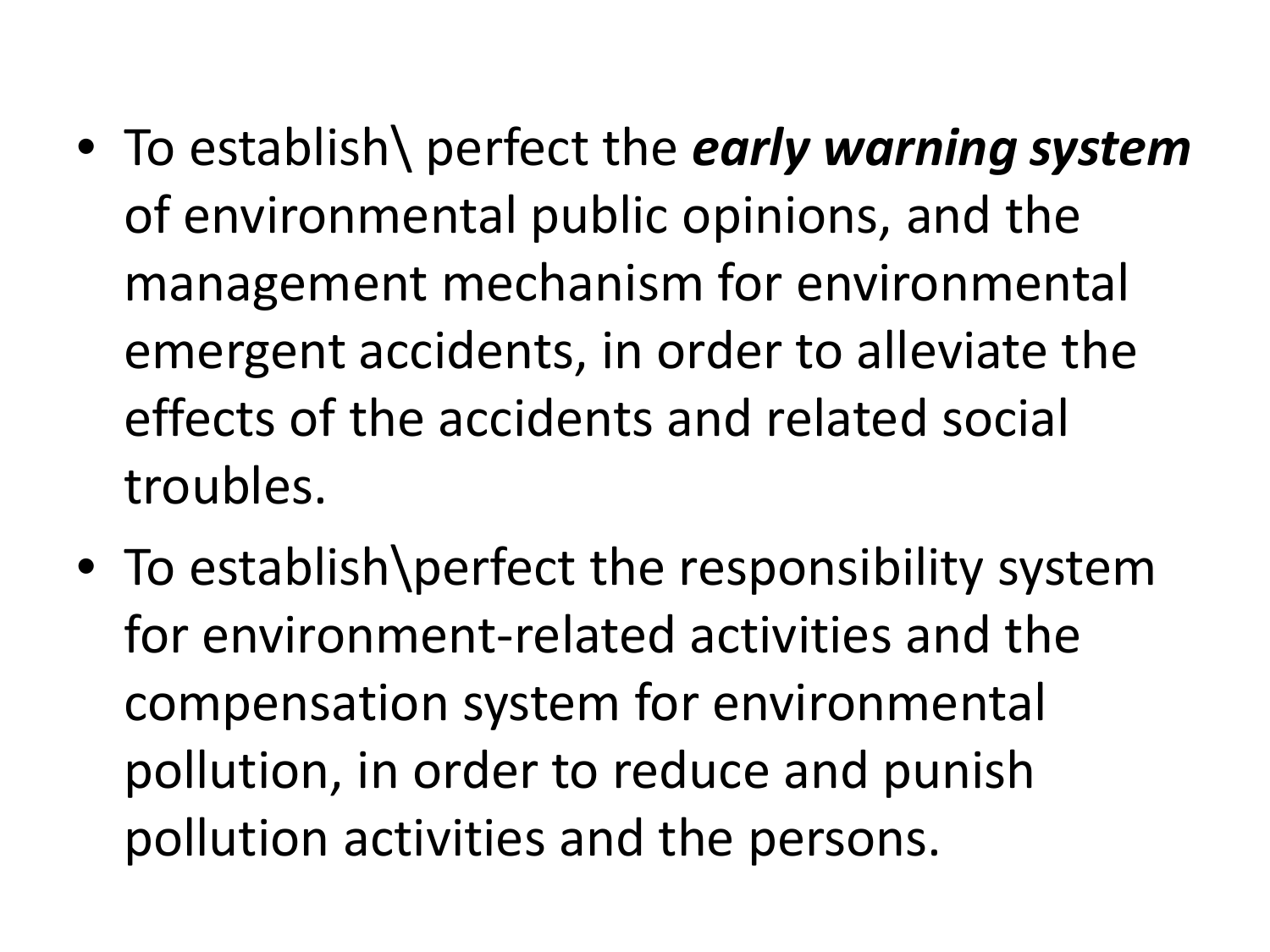#### **4.3 Ecological Conservation**

- To objectively understand, scientifically evaluate, reasonably utilize and effectively protect the multifunctional *values of ecological systems*. The idea of *natural assets*  will be accepted by more and more leaders and citizens.
- To establish and perfect the *ecological compensation system*, in order to protect and promote ecological conservation activities. The *Ecological Compensation Regulation* will be published at the end of this year.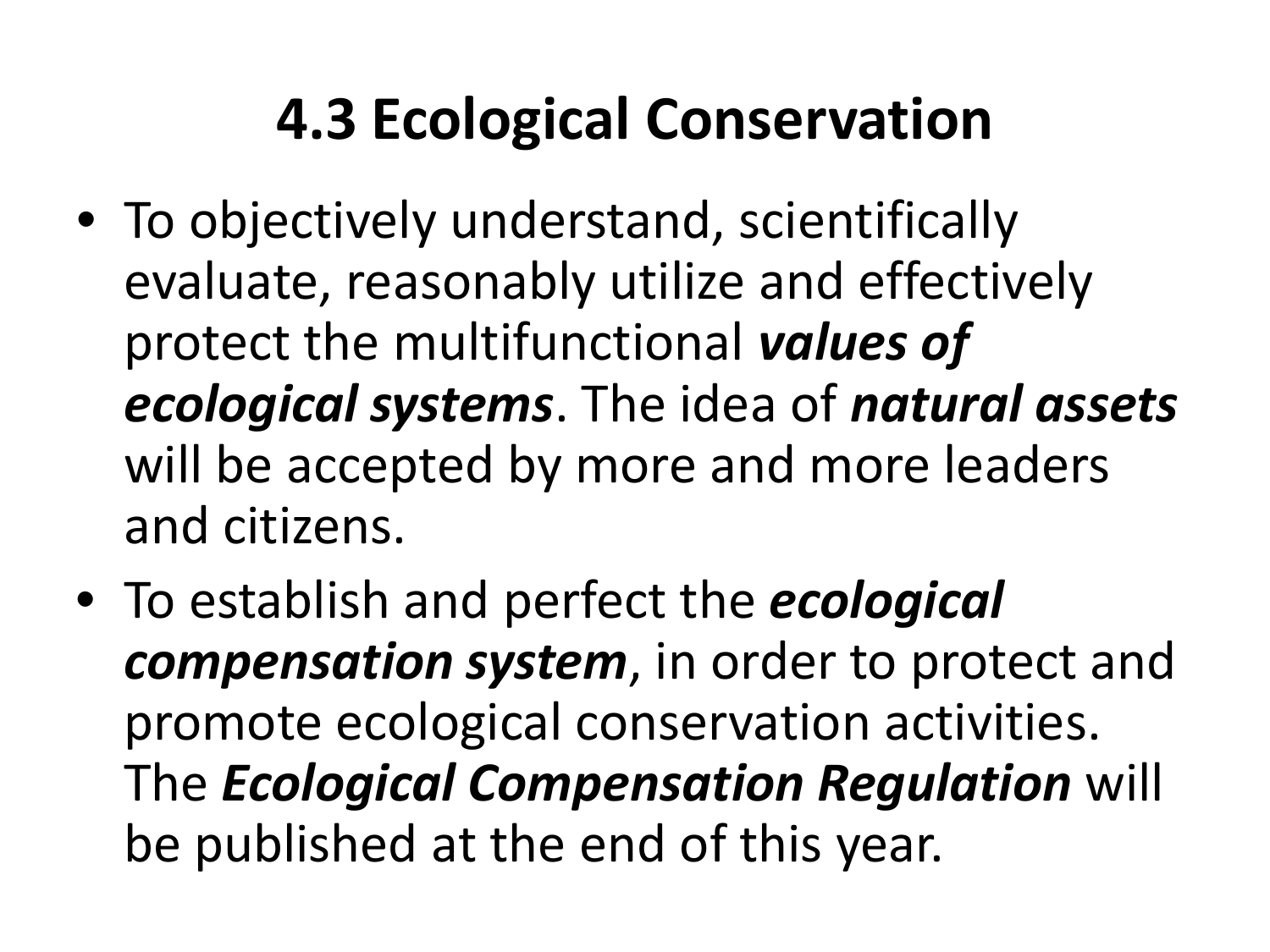- To establish the *multi-sources ecological input\investment system*, in order to expand the sources of ecological conservation inputs.
- The *Ecological Conservation Red Line* will be identified and delimited at the national and regional levels, in order to effectively conserve the fragile ecological system, including the forestland, grassland, farmland, wetland and waters ecological systems. The concept of *National Park* appeared first in China's top document, which will include forest park, geological park, wetland park, etc..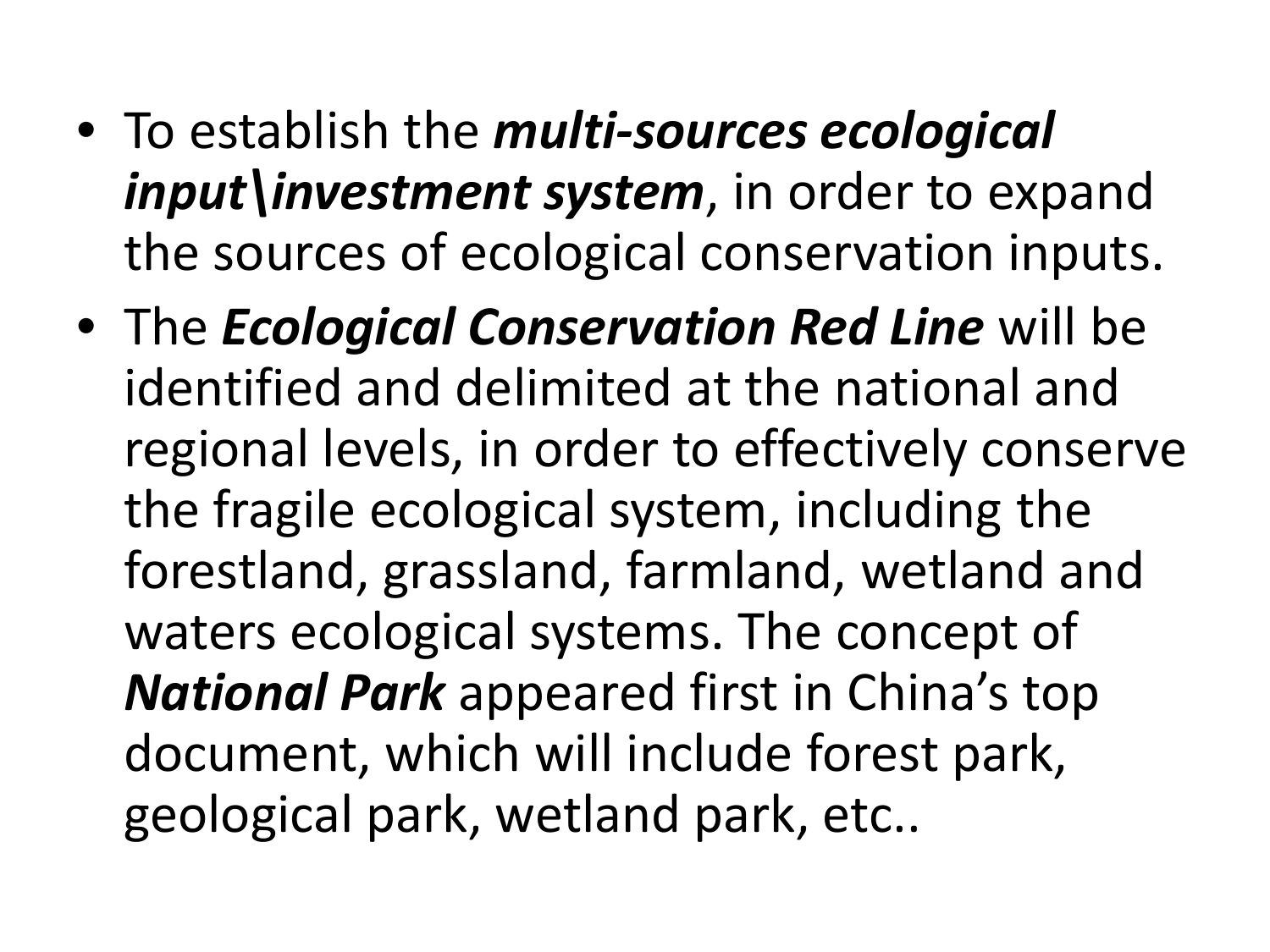#### **4.4 Optimization of Spatial Structure**

• *The National Functional Zoning* was published in 2010. All of China's territory was classified into four types: the Optimization Development Zones(such as Beijing, Tianjin, Shanghai and other developed regions with limited resources and environmental capacities), the Key Development Zones(such as rapid urbanization zones), the Limited Development Zones (including agricultural and ecological zones) and the Forbidden Development Zones (such as strategic ecological zones).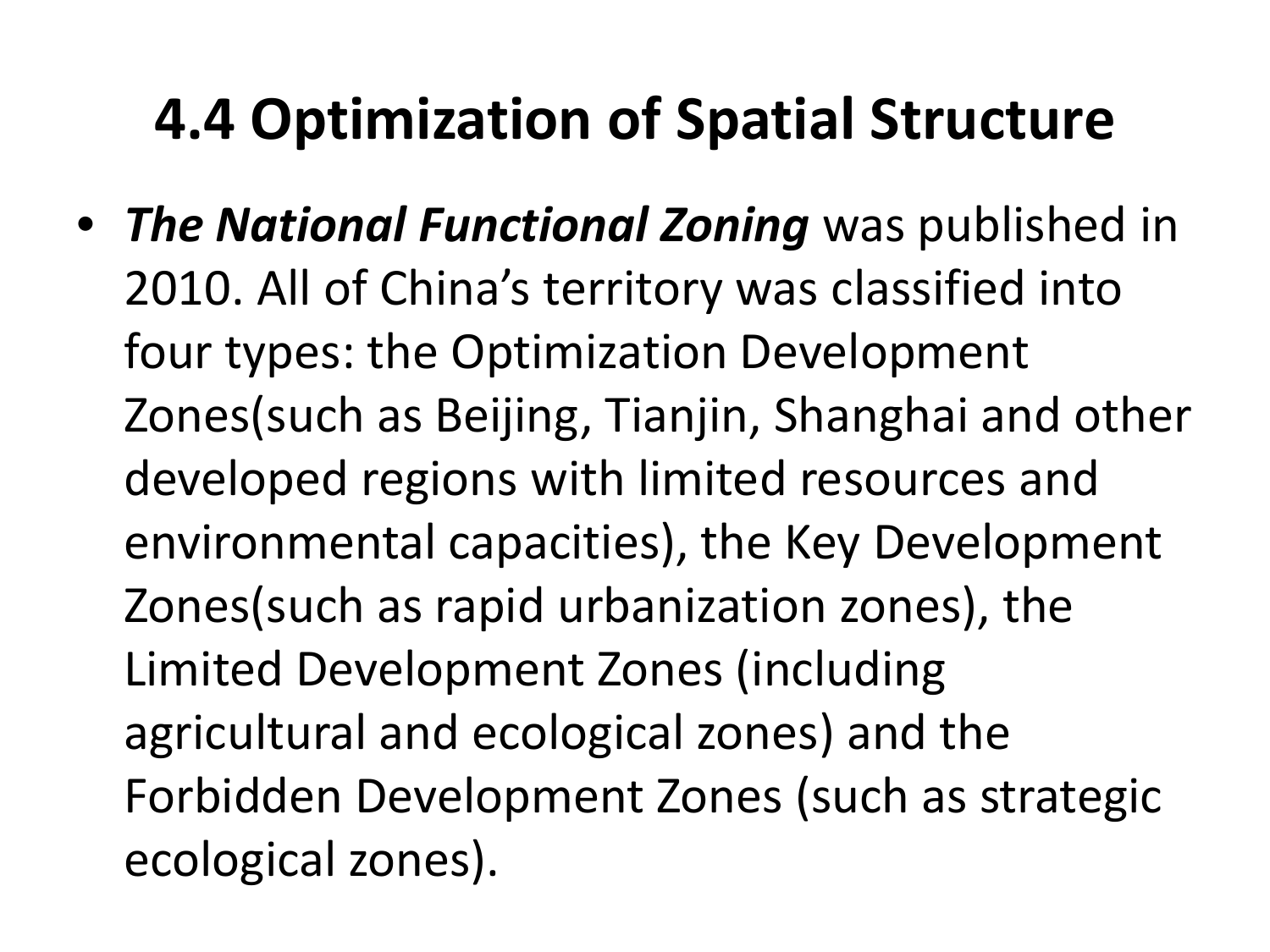- *The National Territorial Planning* will be published in the near future. The concepts of (ecological) survival lines, (resource) supply lines, and (economic) development lines will appear in this planning.
- The *rules and standards* for territorial development will be established, in order to strictly forbid wrong and over-intensive development activities.
- The activities of *territorial renovation and restoration* are welcomed, encouraged and supported by the governments and citizens.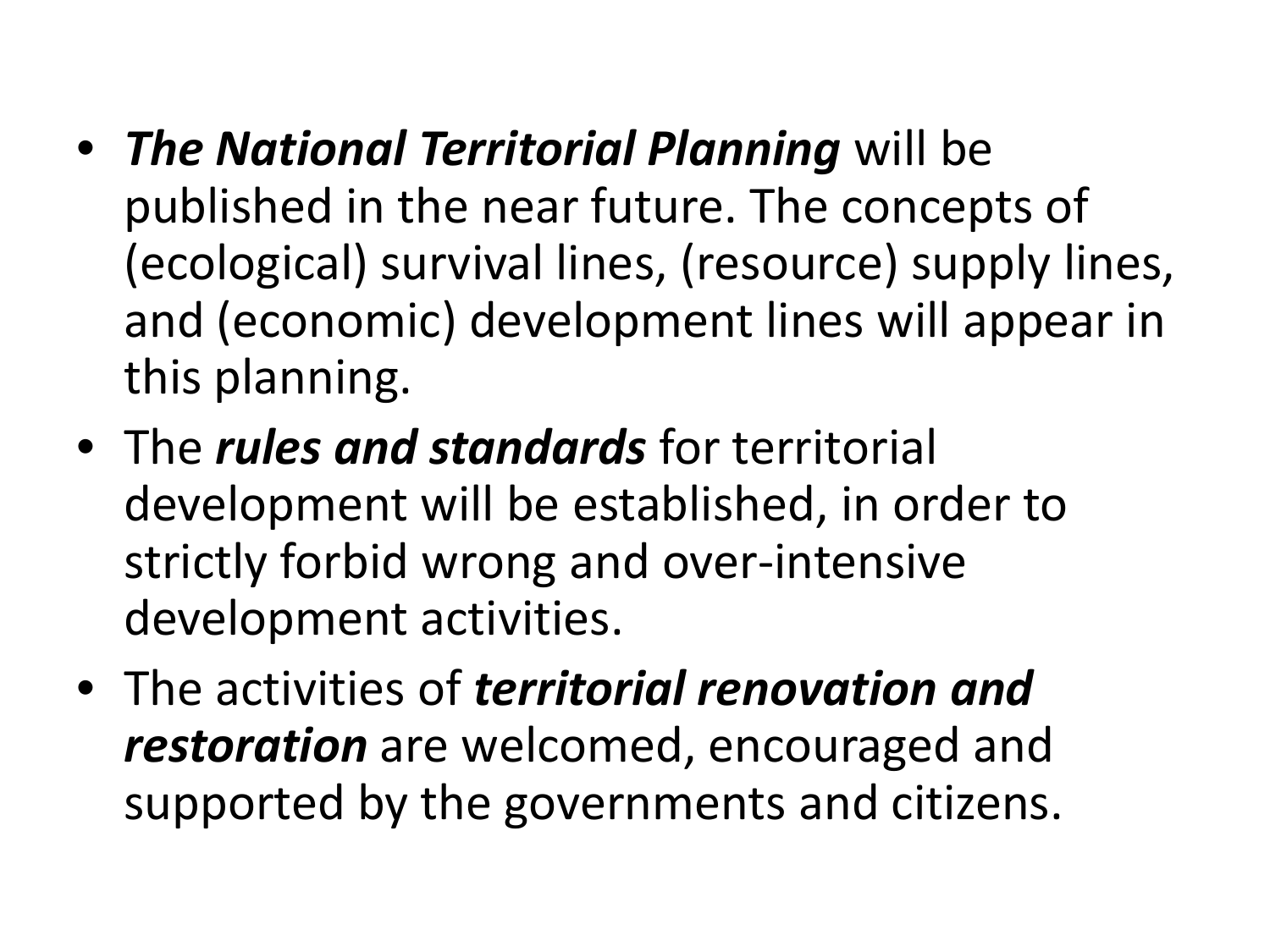## **5. PROGRESSES**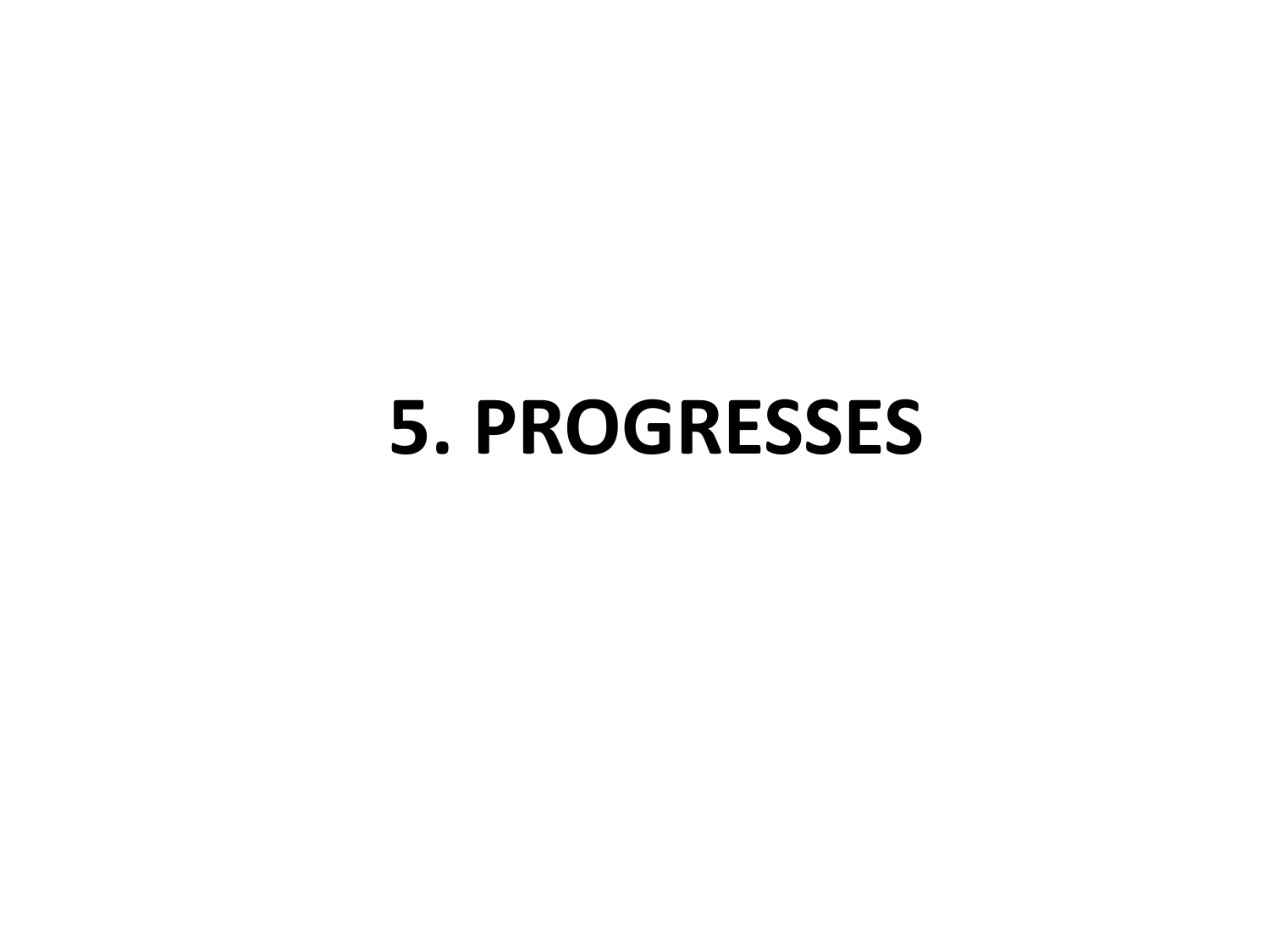#### **5.1 Progresses at Central Government**

- **MEP's** 
	- The main initiator or sponsor of ECC
	- From environmental protection and ecological conservation to ECC: milestone leap forward
	- –Great efforts are paid to ECC experimentation and pilot projects: 125 experiment sites (counties or cities)
	- "The National ECC Experimentation and Demonstration Indicators" published by MEP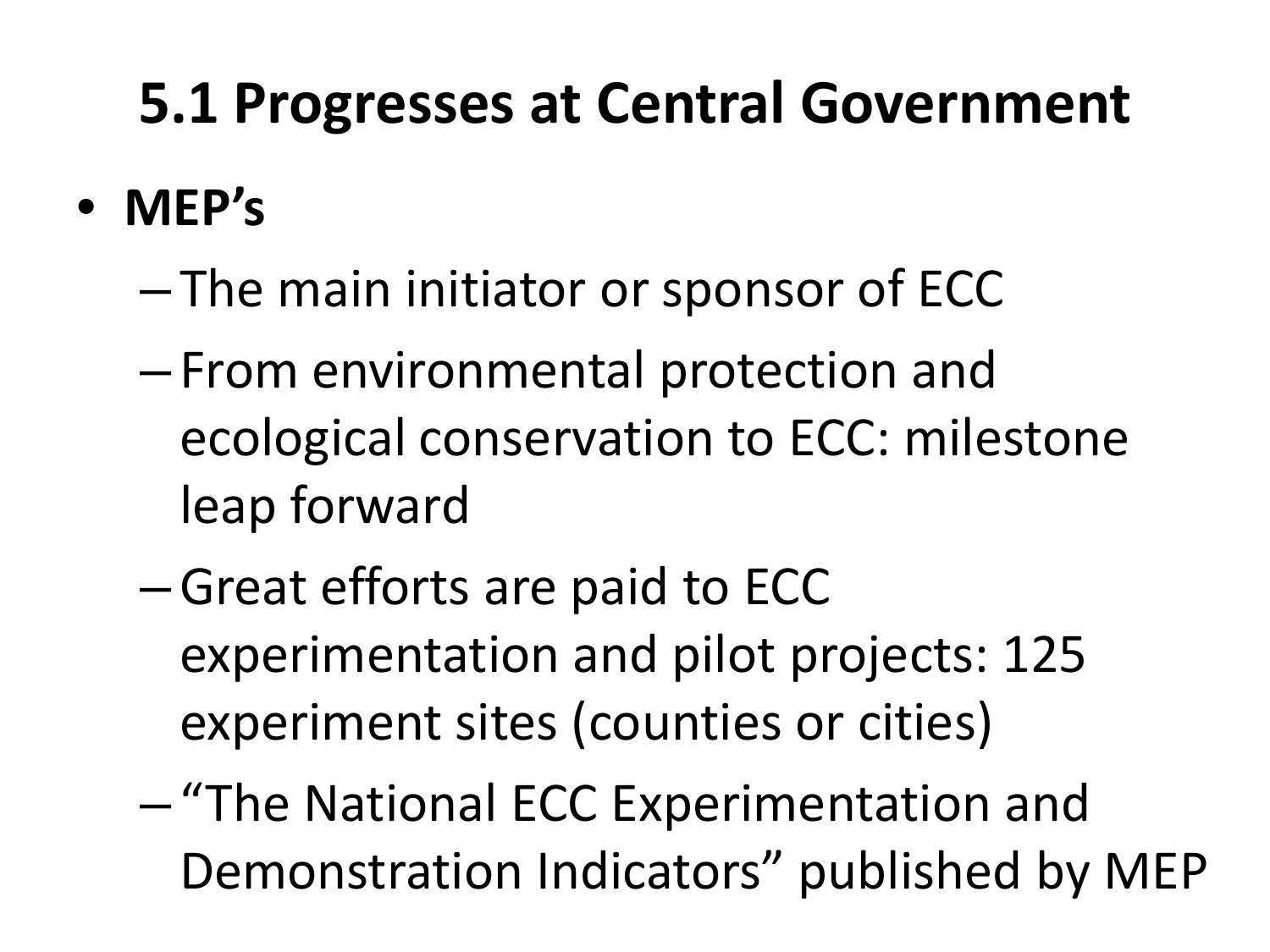| system                       | Indicators     |                                                                        |  |  |
|------------------------------|----------------|------------------------------------------------------------------------|--|--|
| <b>Ecological</b><br>economy | $\mathbf 1$    | Growth rates of resource outputs                                       |  |  |
|                              | 2 <sup>1</sup> | gross output per unit of industrial land                               |  |  |
|                              | 3              | reuse rate of renewable resources                                      |  |  |
|                              | 4              | carbon discharge intensity                                             |  |  |
|                              | 5              | Energy consumption of GDP                                              |  |  |
|                              | 6              | Fresh water consumption per unit of industrial<br>added value          |  |  |
|                              |                | Water use efficiency coefficients of agricultural<br>irrigation        |  |  |
|                              | 8              | Weight of energy-saving and environmental<br>production sectors in GDP |  |  |
|                              | 9              | Weights of organic, green varieties plantation in the<br>ltotal        |  |  |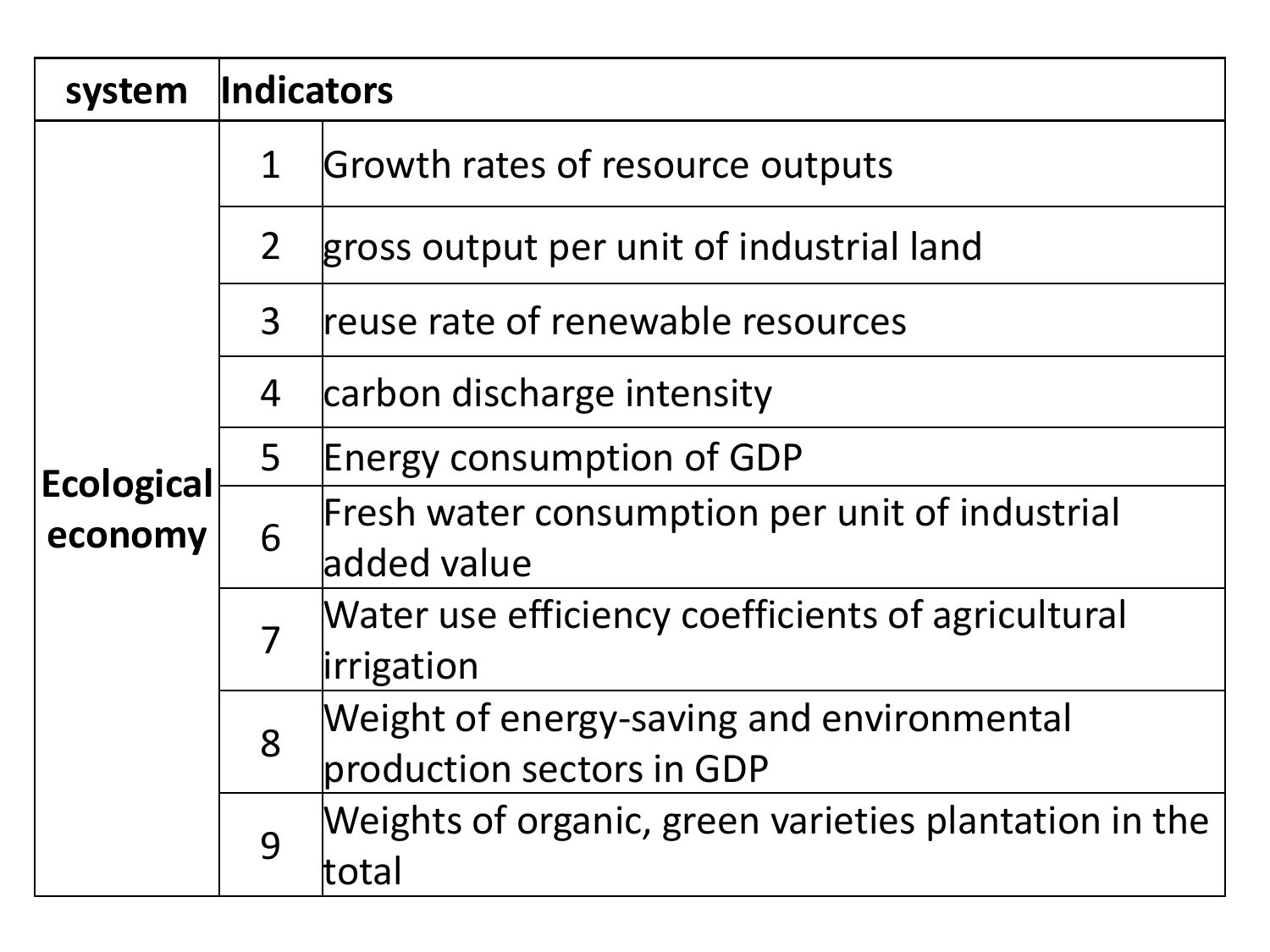|                     | 10 | Discharge intensity of main pollutants (COD,<br>NH3-N, Nox)<br>SO2,           |
|---------------------|----|-------------------------------------------------------------------------------|
|                     | 11 | Percentage of conservation land in total territory                            |
| <b>Ecology and</b>  | 12 | Coverage rate of forest and grass                                             |
| $ $ environment $ $ | 13 | <b>Restoration Percentage of polluted soil</b>                                |
|                     | 14 | Restoration percentage of agricultural pollution<br>lsources                  |
|                     | 15 | Restoration Percentage of ecological system                                   |
|                     | 16 | Percentage of green buildings in total newly<br>constructed                   |
| <b>Ecological</b>   | 17 | Integrated management rate of rural<br>lenvironment                           |
| habitat             | 18 | Percentage of ecological areas in the total                                   |
|                     | 19 | Public satisfaction rate of environment quality                               |
|                     | 20 | Percentage of ecological and environmental<br>inputs in financial expenditure |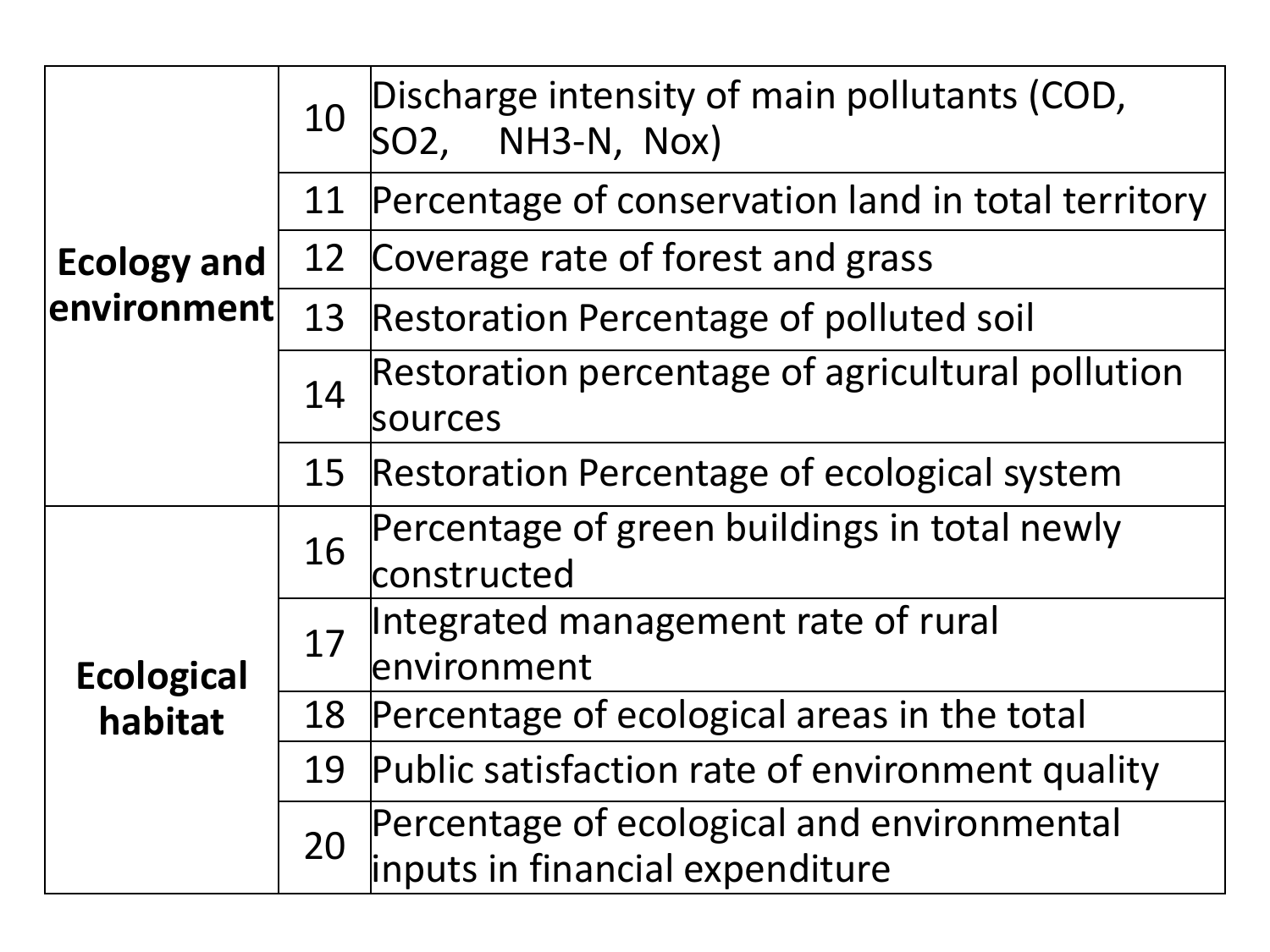|                                  | 21 | The weight of ECC works in government               |
|----------------------------------|----|-----------------------------------------------------|
|                                  |    | examination system                                  |
| <b>Ecological</b><br>legislation | 22 | Percentage of energy-saving and environment-        |
|                                  |    | friendly products in official purchase              |
|                                  | 23 | Percentage of environmental evaluation of           |
|                                  |    | projects                                            |
|                                  | 24 | Opening rate of environmental information           |
|                                  | 25 | Participation rate of cadres in ECC training        |
|                                  | 26 | Popularization rate of ECC knowledge                |
| <b>Ecological</b><br>culture     | 27 | ECC courses in total teaching calendar              |
|                                  | 28 | Enterprises ECC related inputs in total ECC related |
|                                  |    | expenditure                                         |
|                                  | 29 | Percentage of public energy-saving, water-saving    |
|                                  |    | and public traffic                                  |
|                                  | 30 | Indicators with local features and selection        |
|                                  |    | lfreedom                                            |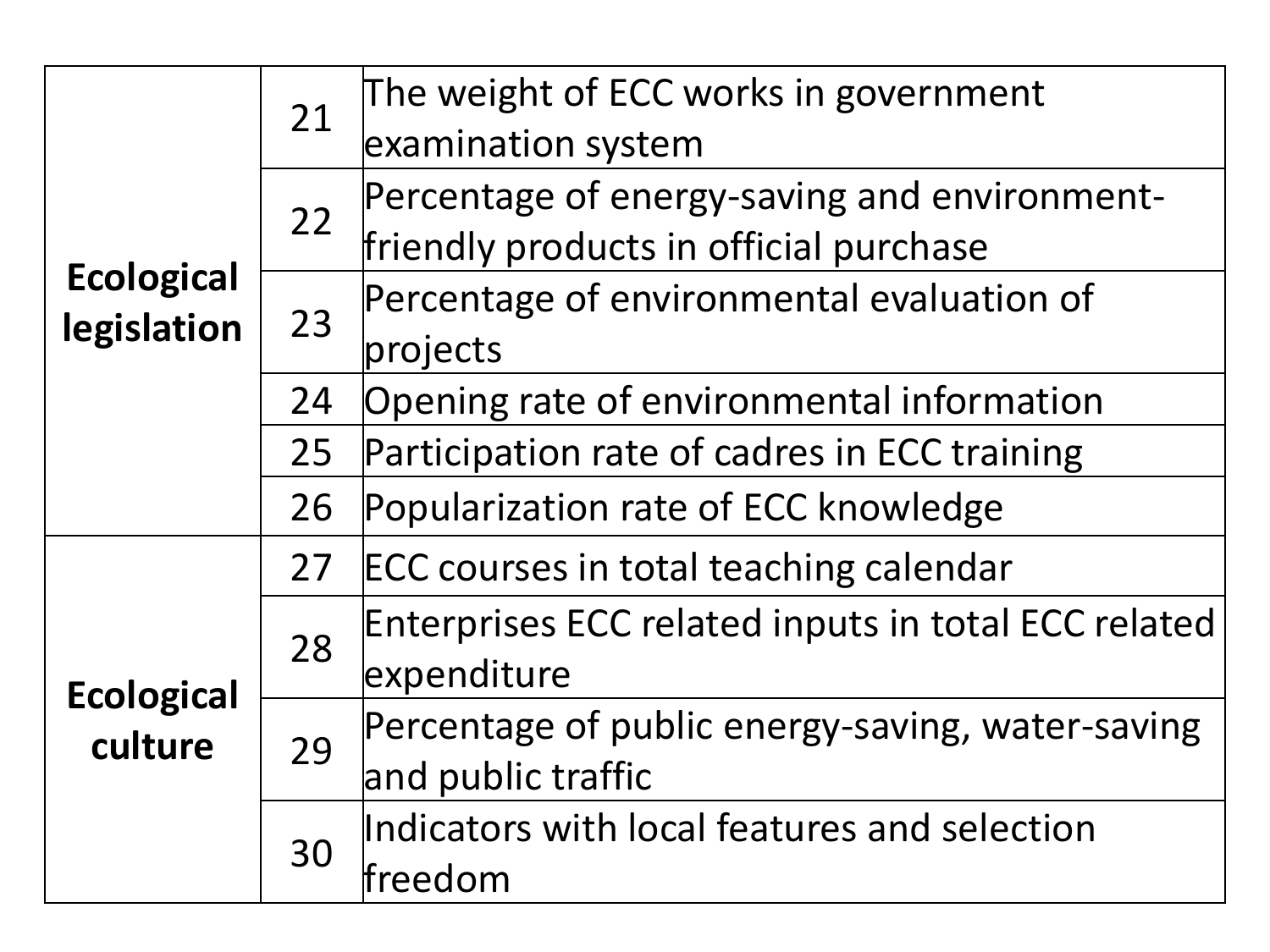• **MWR' s**

– MWR's Ideas on Accelerating Water ECC

- To implement the strictest Water Management Legislation
- To optimize water resources allocation
- To enhance water-saving management
- To promote water resources protection
- To improve water ecological system conservation and restoration
- To strengthen ecological conserve in water conservancy construction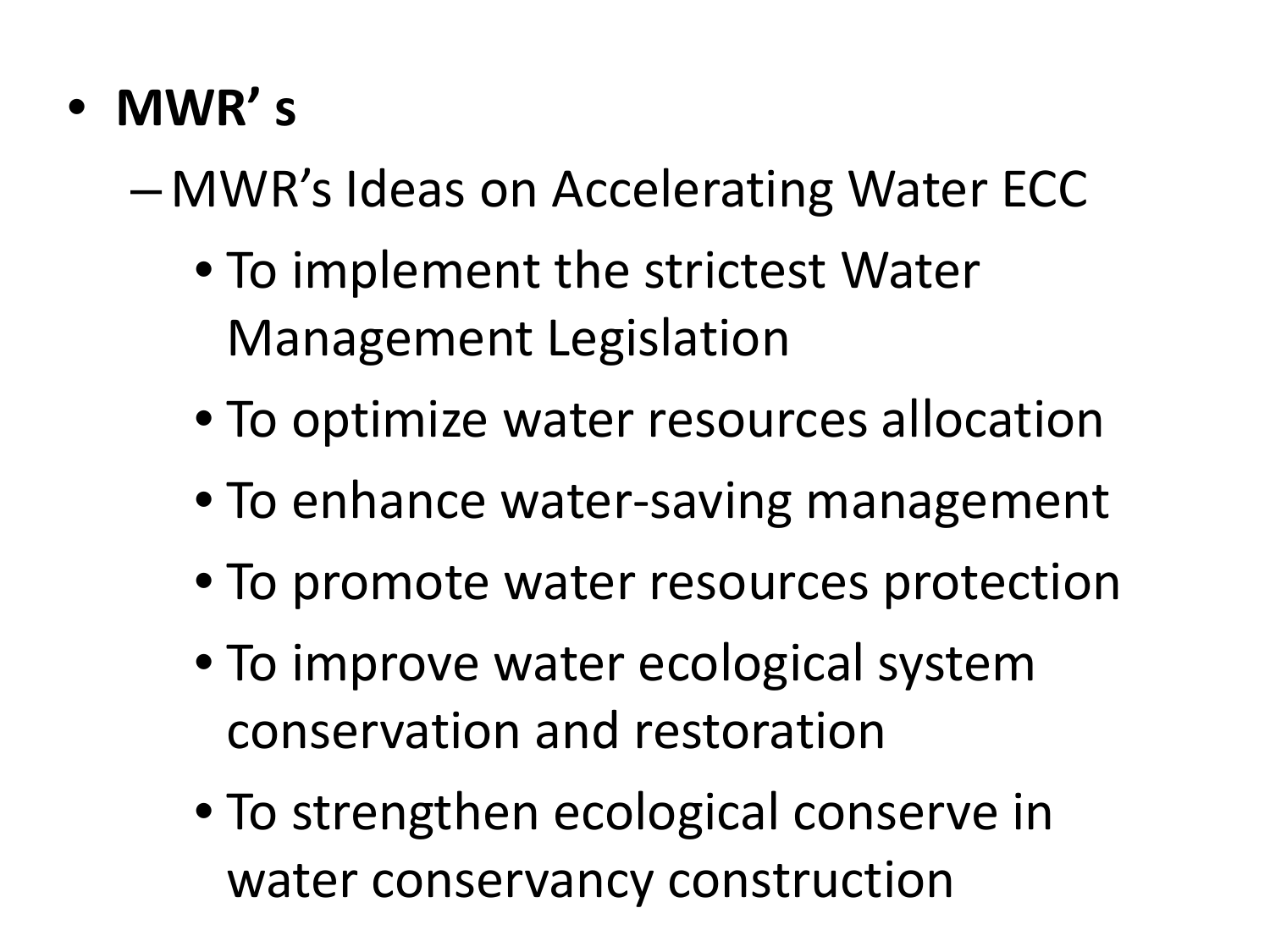- To launch nation-wide Water ECC pilot experimentation
- Taking water saving as the key
- Taking conservation and restoration of water ecological system as the key
- Taking environmental protection and recovery as the key
- There are 45 pilot sites in the first round of experimentation, from 28 provinces, metropolises and minority autonomous regions.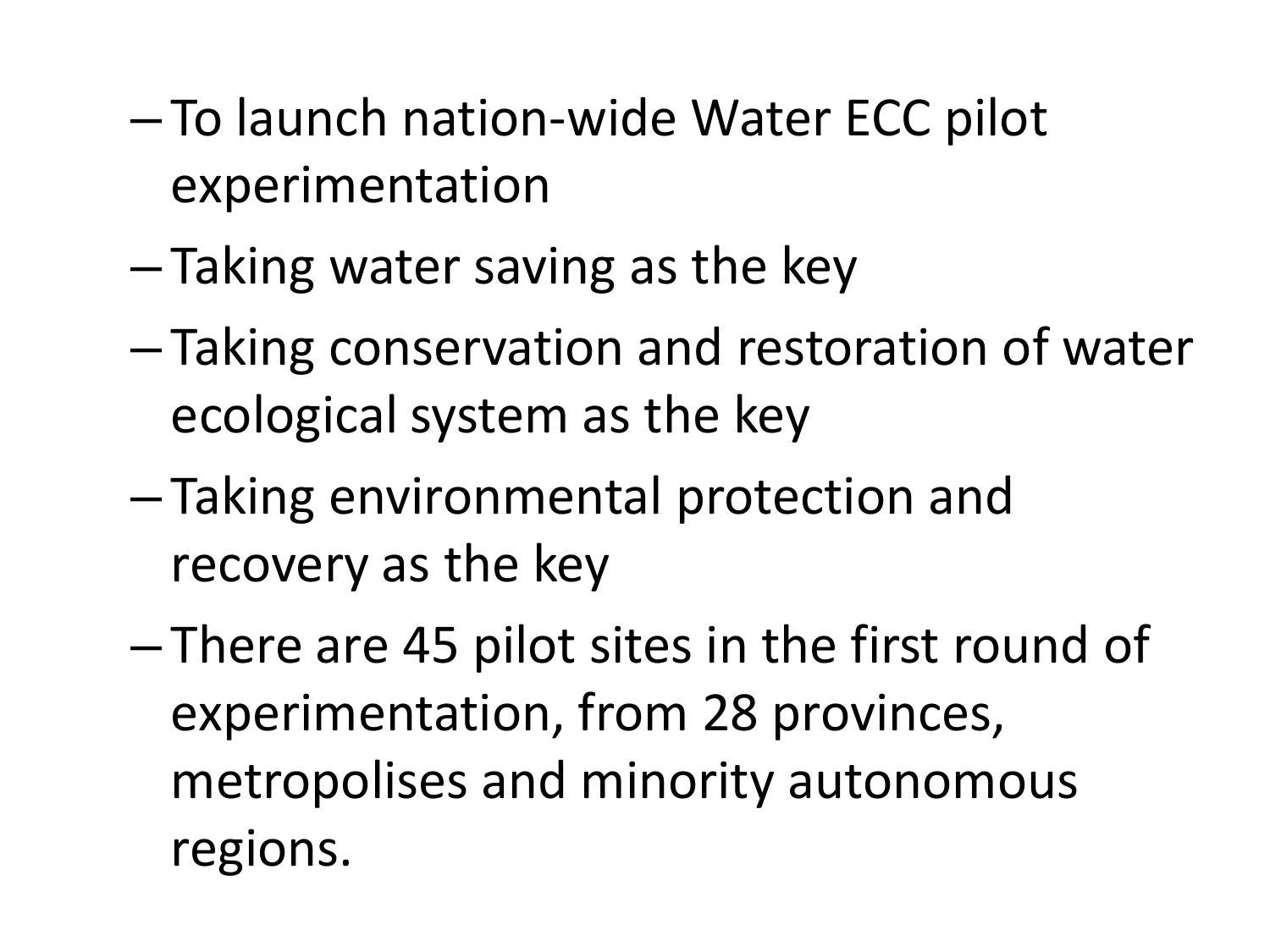#### • **The State Forest Bureau's efforts**

- One of the main initiators, advocators of ECC
- Focus on conservation and restoration of forest and wetland ecological system for a long time.
- Published the *Planning ketch on Accelerating ECC (2013-2020)*
	- To establish the planning system for territorial ecological space
	- To establish the restoration engineering system for ecological restoration
	- To establish the production system of ecological products and services
	- To establish the institutional system for ecological security
	- To establish the ecological cultural system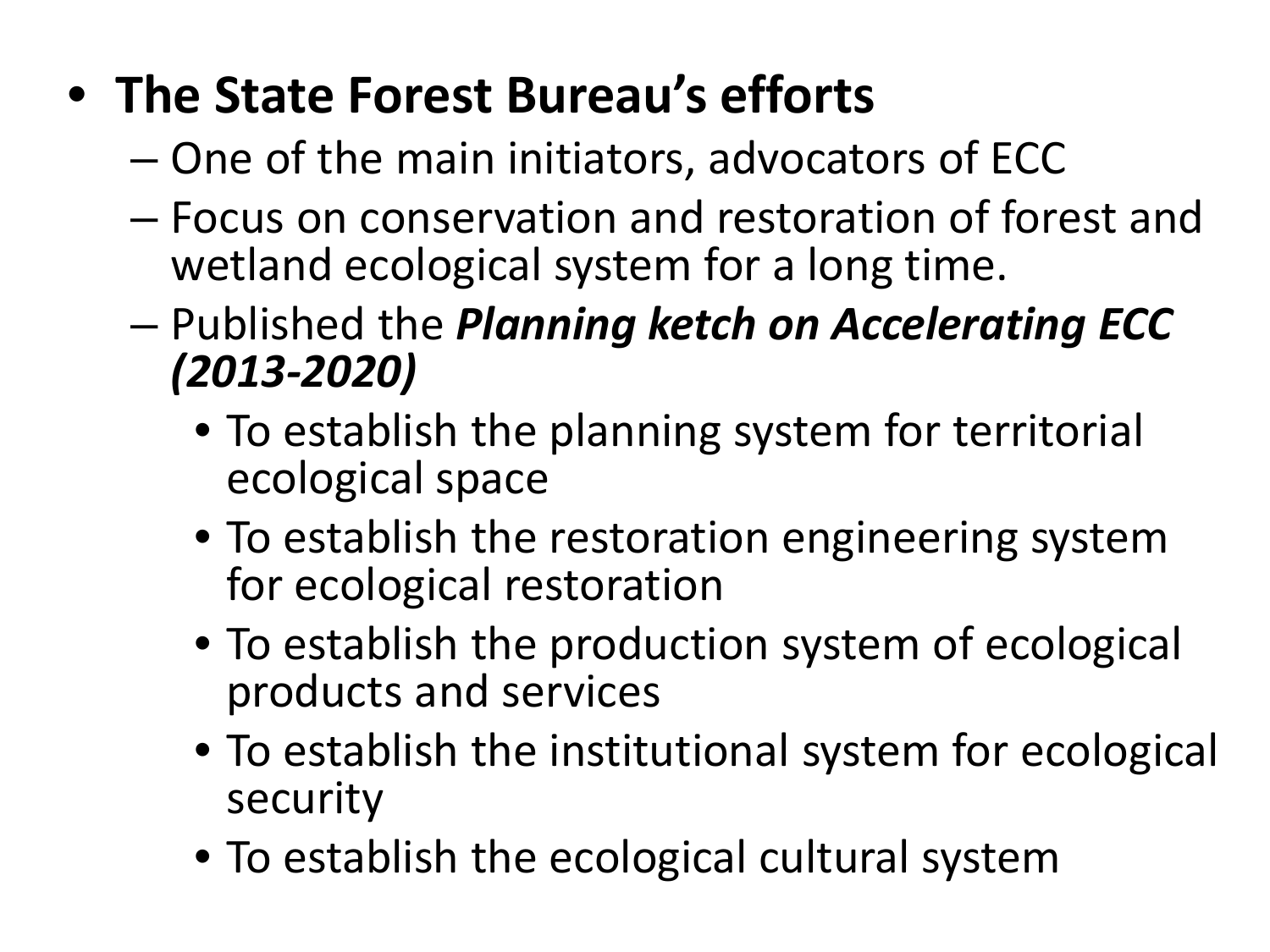#### **5.2 Local Governments' Efforts**

- Some or mores and more provinces and cities launch their efforts in ECC
- Energy-saving, water-saving, land-saving are always the keys in local ECC
- Air pollution management and recover is also the key in local ECC, especially in north China, including Beijing, Tianjin and Hebei for their severe air pollution
- Land or soil pollution management and restoration is also the key in some areas, such as Hunan Guangdong province.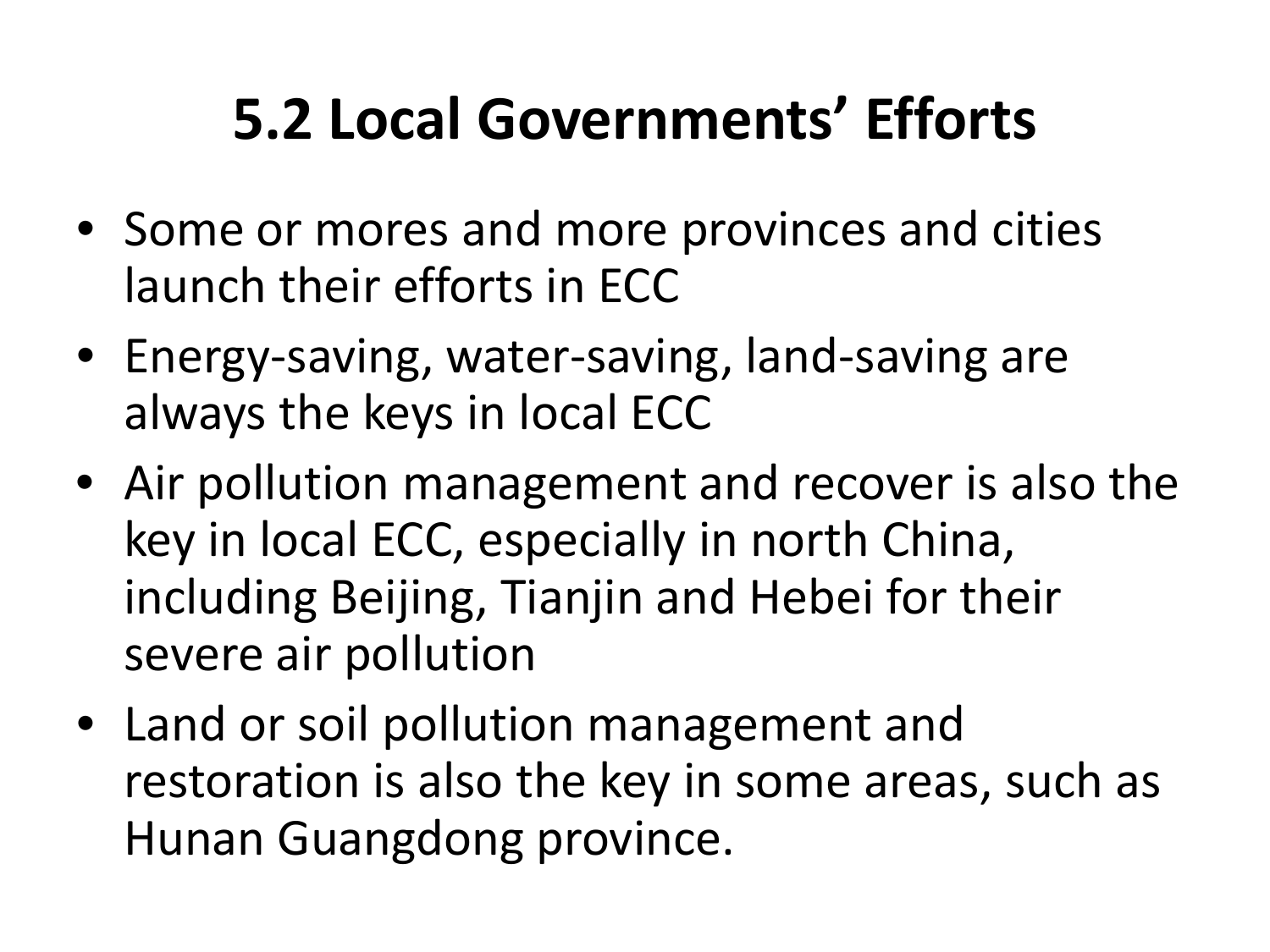#### **5.2 DRC's Researches on ECC**

- ECC researches focus on scientific assessment system and government examination system for ECC
- The framework for the scientific assessment system
	- Target layer: ecological economy; ecological society; ecological culture; ecological politics; and ecological services and environmental quality.
	- Main indicators: energy consumption per unit of GDP; fresh water consumption per unit of GDP; etc..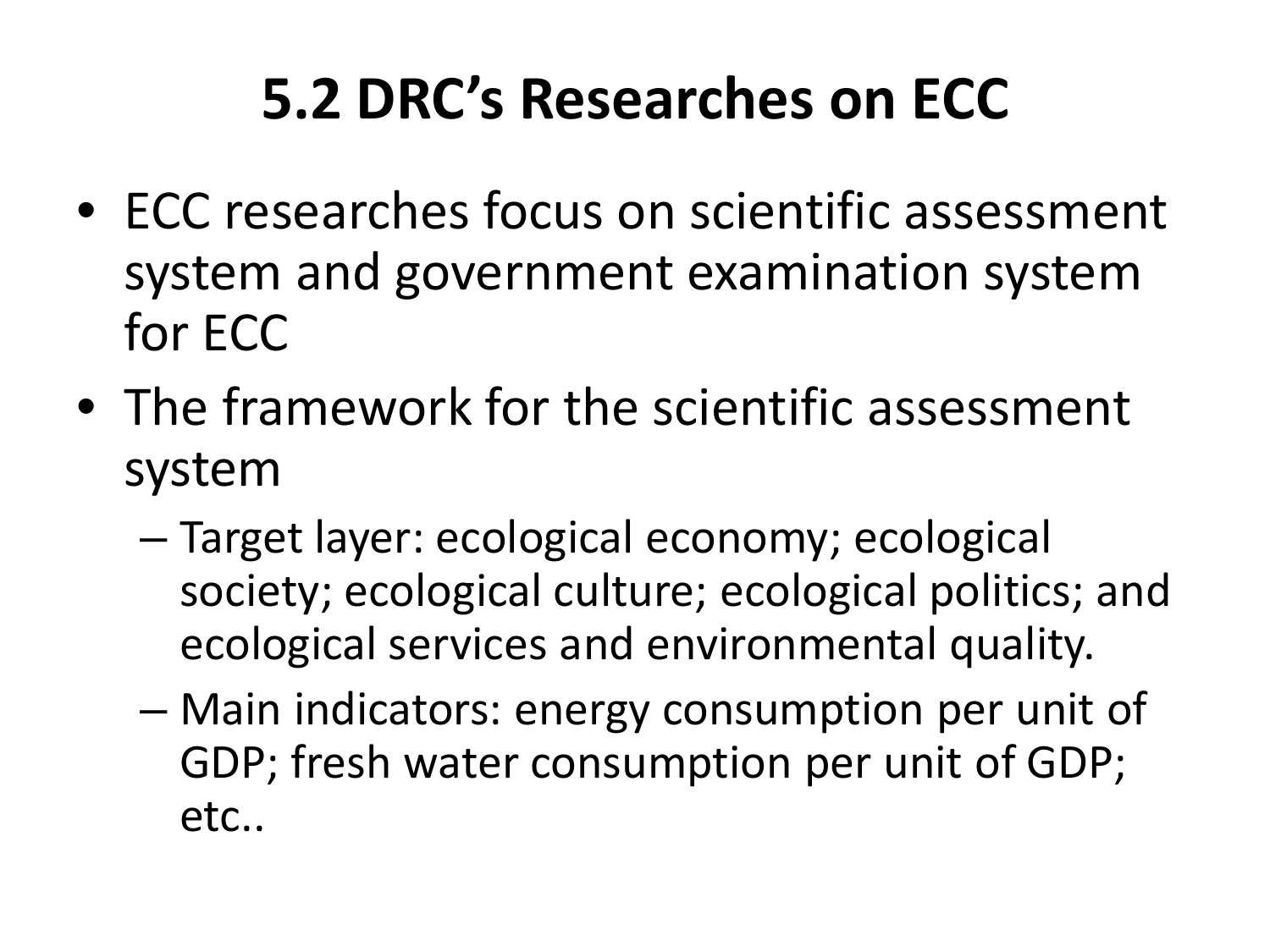- **The framework for the government examination system**
	- Pay much attention to the final results of **ECC**
	- Pay much attention to the qualities: especially to the quality of economic growth, the quality of environment, the quality of ecological system, and the quality of social development and citizen living.
	- to play the indispensible important roles of public in government examination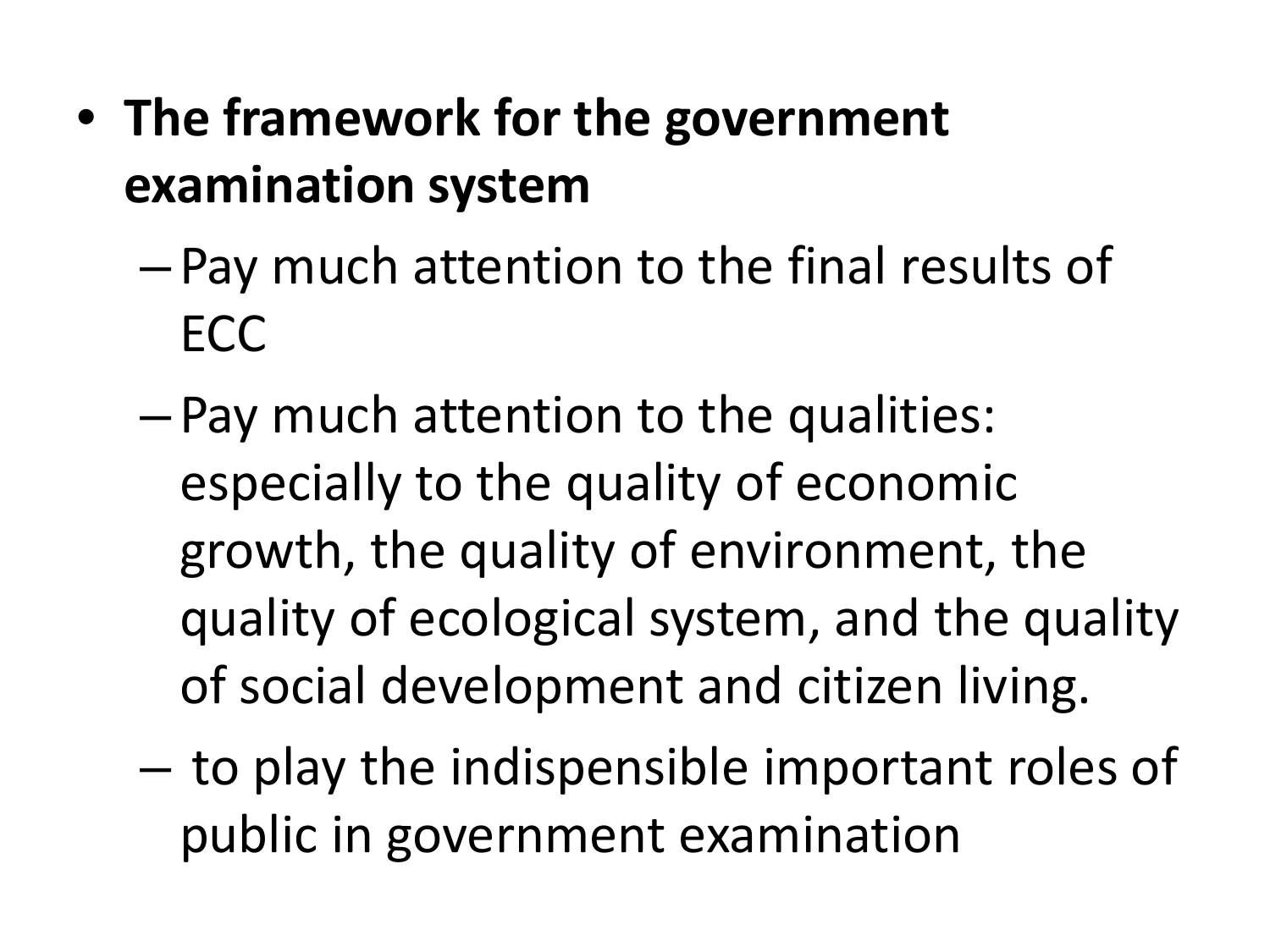## **6. PROSPECTS**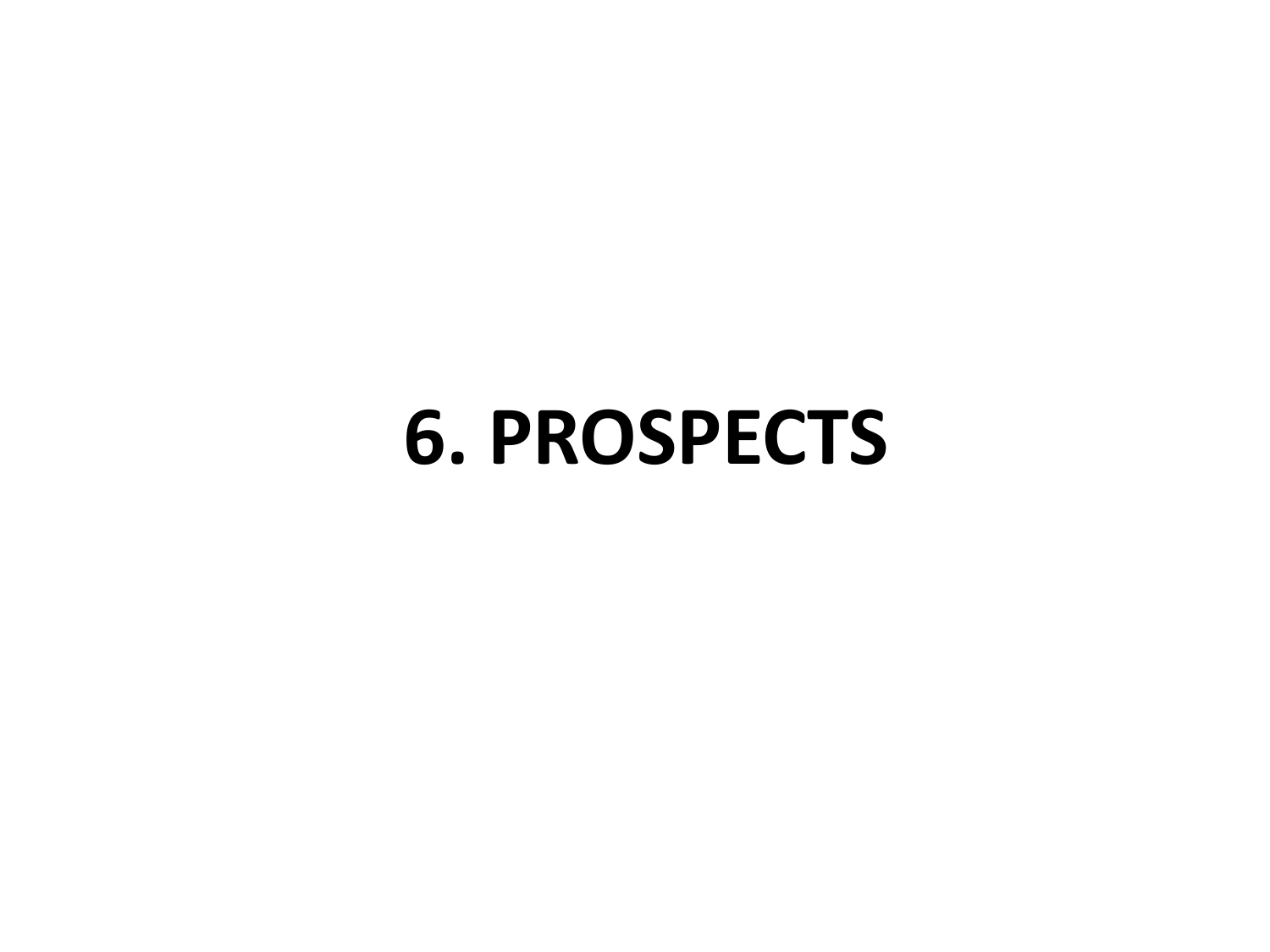## **6.1 The Success of ECC Depends on the Followings: 10 or more factors**

- Public *awareness* of ECC, especially awareness of resources saving, environmental protection and ecological conservation: *education and culture*.
- Establishing the scientific *evaluation* system on ECC: theories, procedures and methods.
- Transforming the official *appraisal, examination and promotion* system, with ECC related activities as the main contents.
- Successful *experiences and models* of ECC.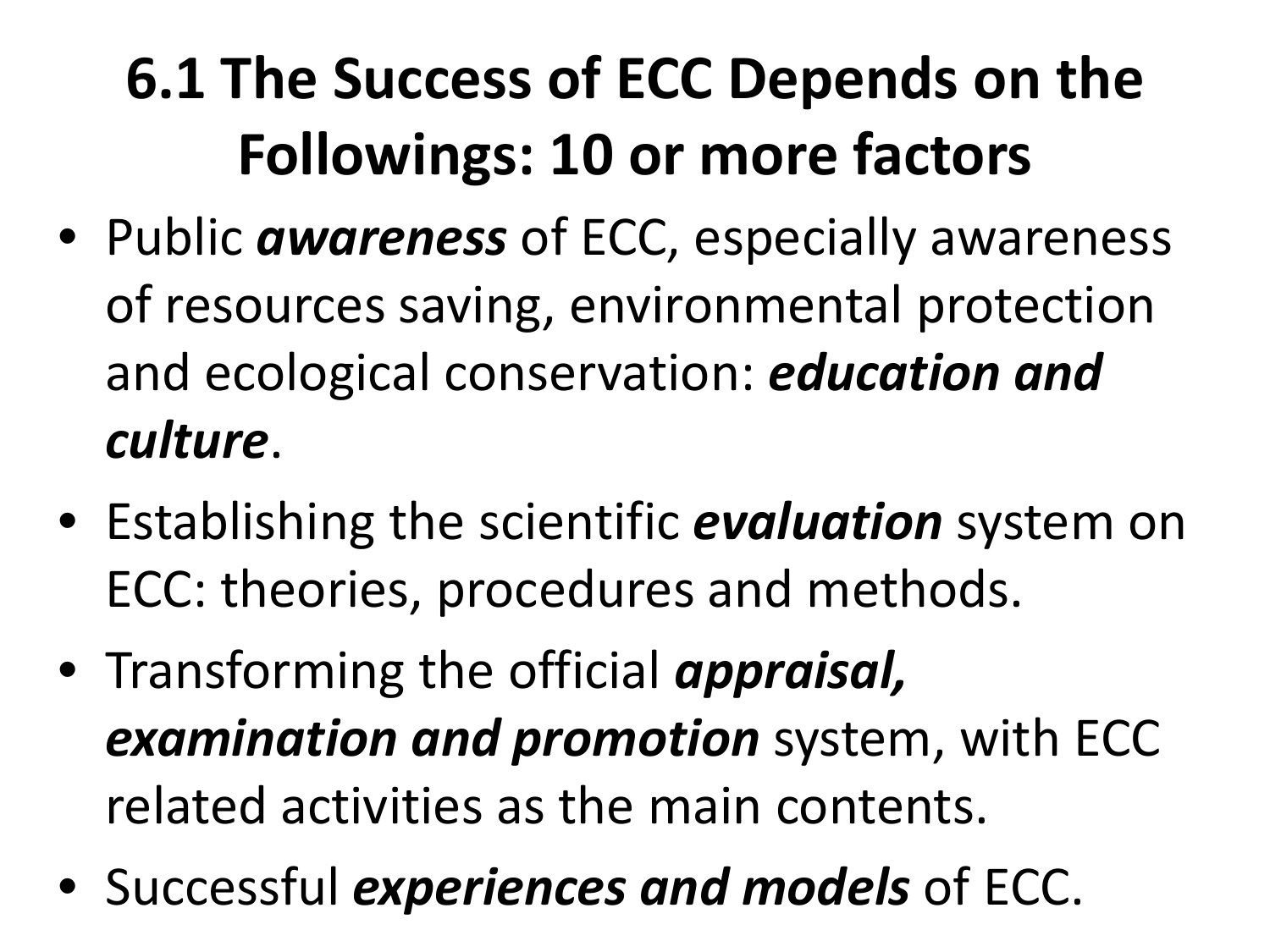- Effective and efficient *monitoring system* for air, water, solid and other pollution.
- The transparency of environmental *information*, especially the information environmental pollution and damages.
- ECC institutional and technological *innovation*.
- Sustainability of *economic growth*.
- The shift of consumption and production **style and patterns**.
- The *world* changes, trends and *international* relationships.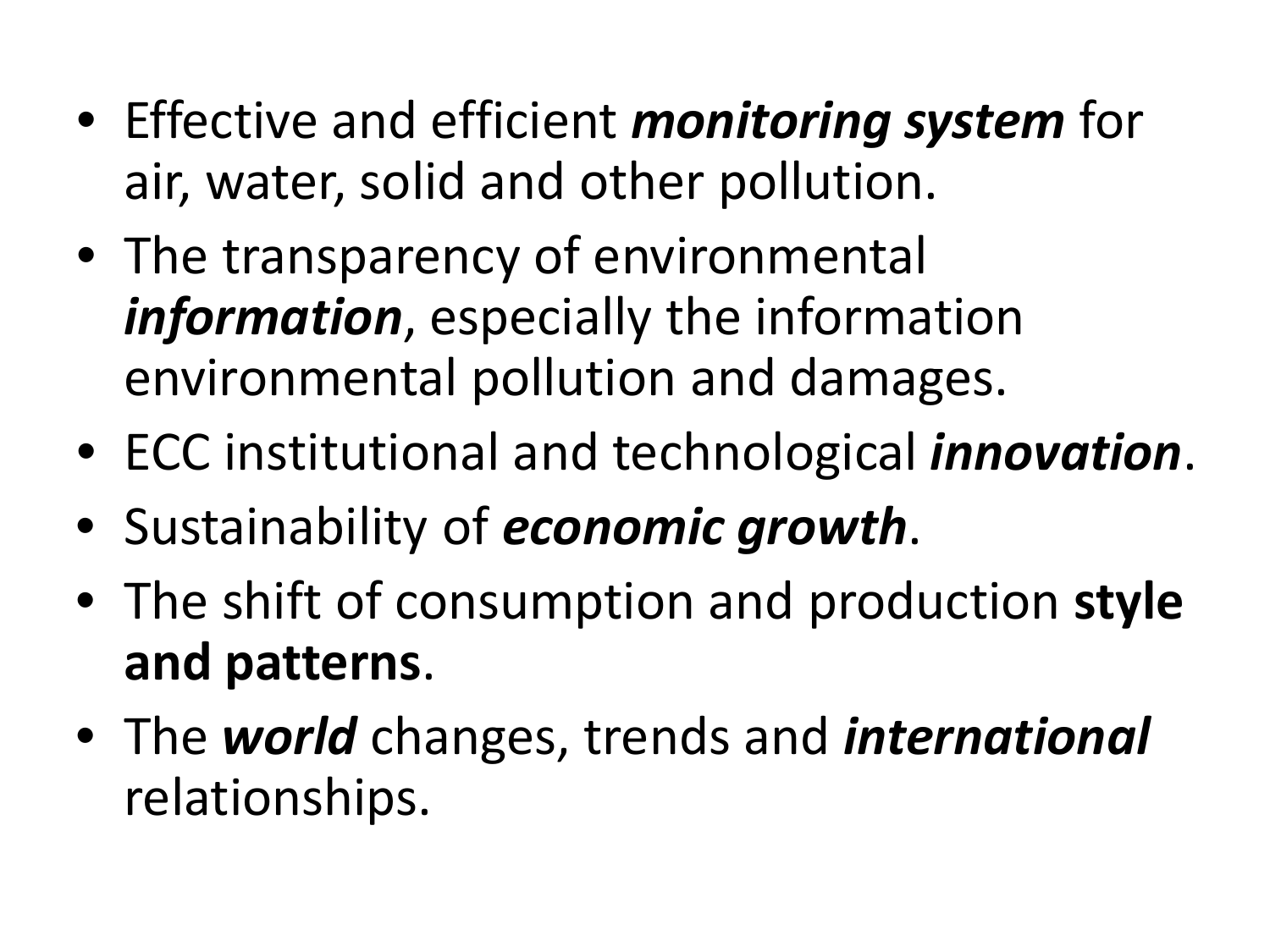## **6.2 Main Fields or Topics for Future\Further Researches on ECC**

- **Advanced and practical technologies for ECC**
	- Energy saving
	- Water saving
	- Air pollution management
	- Water pollution management
	- Soil pollution management
	- Forestland, wetland, grassland and desert land ecological system restoration and recovery
	- Pollution monitoring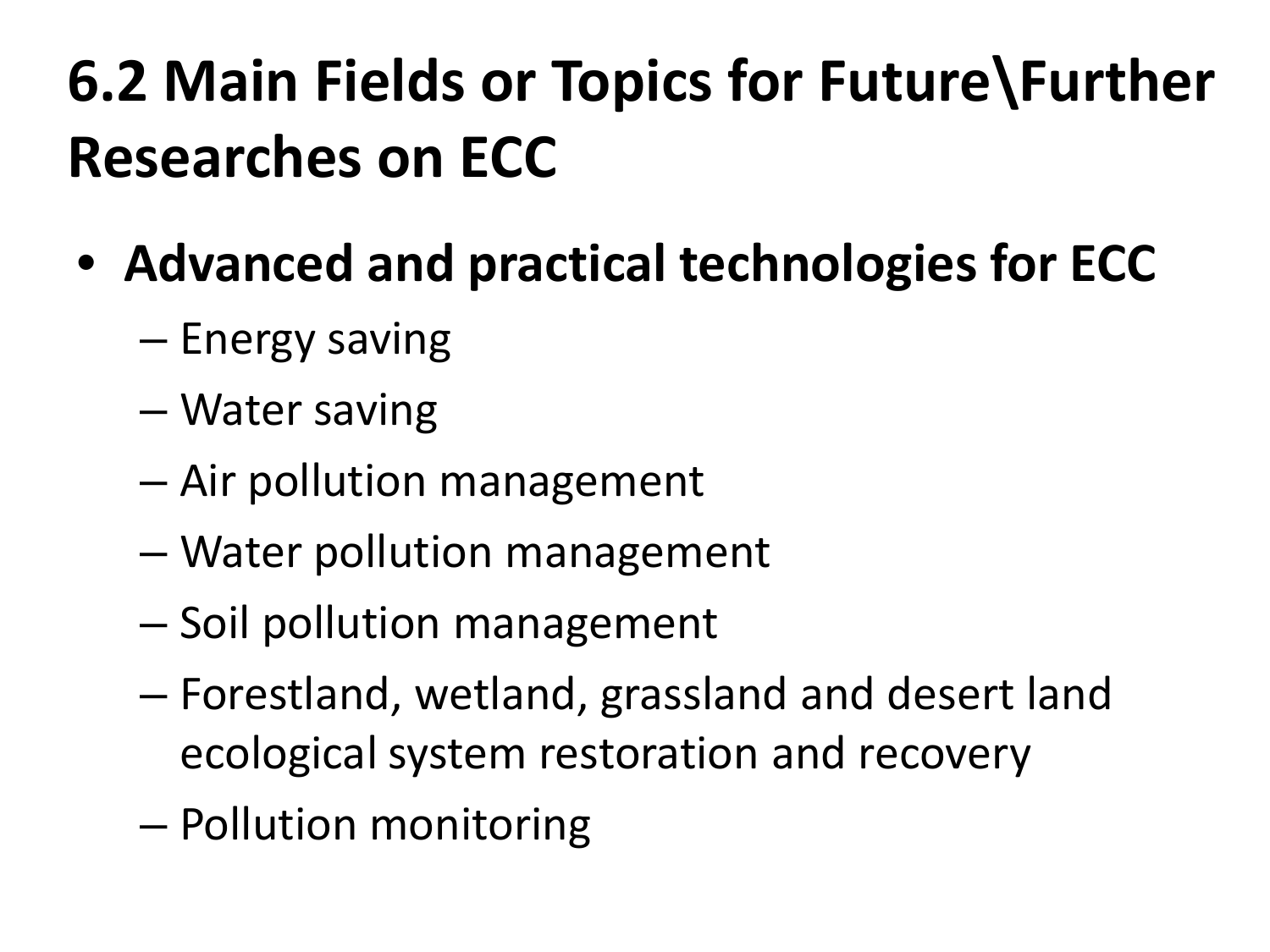#### • **Advanced and feasible institutions for ECC**

- Resources, ecological valuation\pricing and compensation institution
- Resources, environmental and ecological accounting system
- Resources, environmental and ecological auditing system
- ECC investment mechanism
- ECC public participation mechanism
- Natural resources, environmental and ecological management system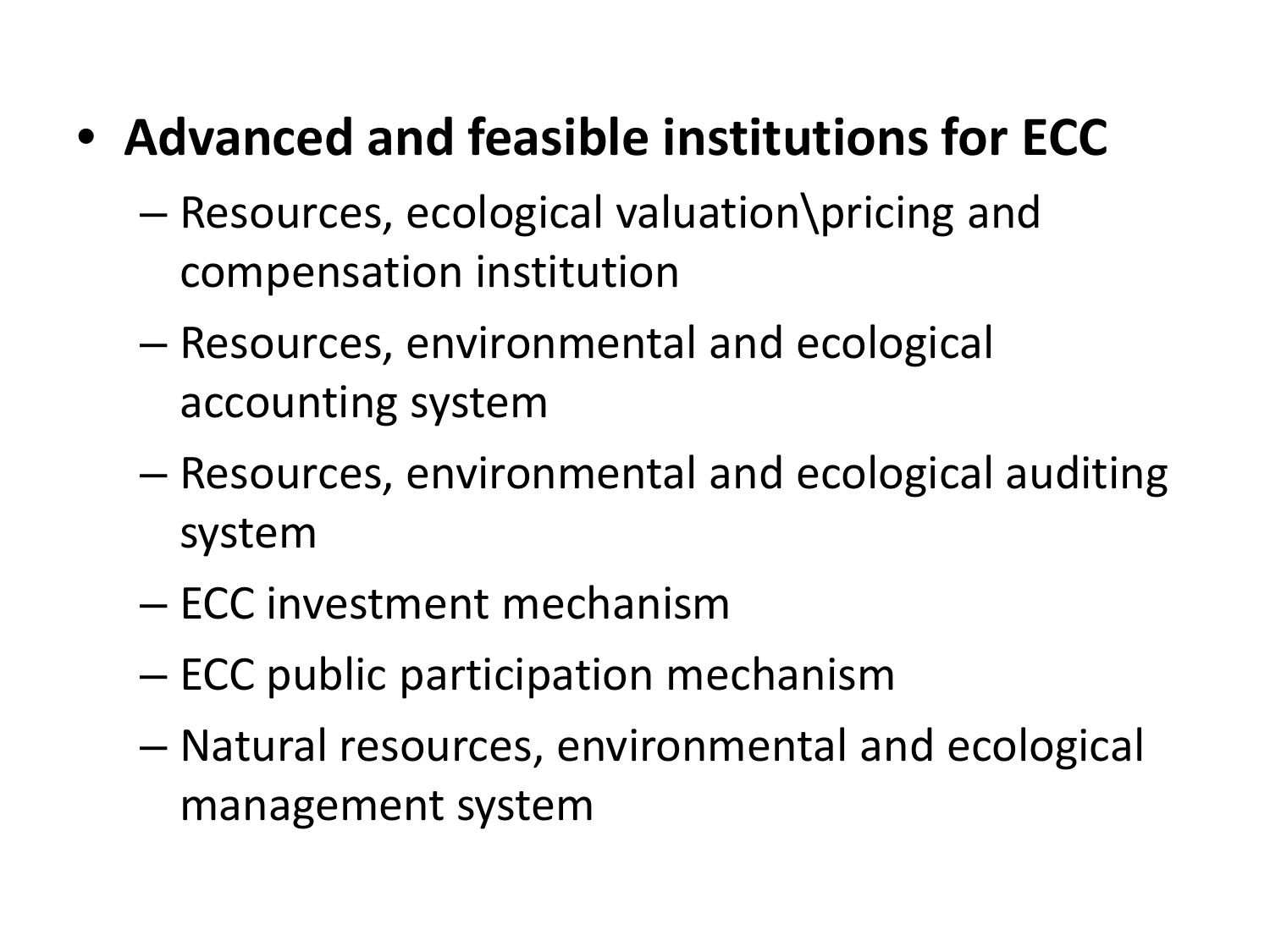## • *Wish to Cooperate With All of you in China's ECC Researches!*

## • *Thank You for Your Attention***!**